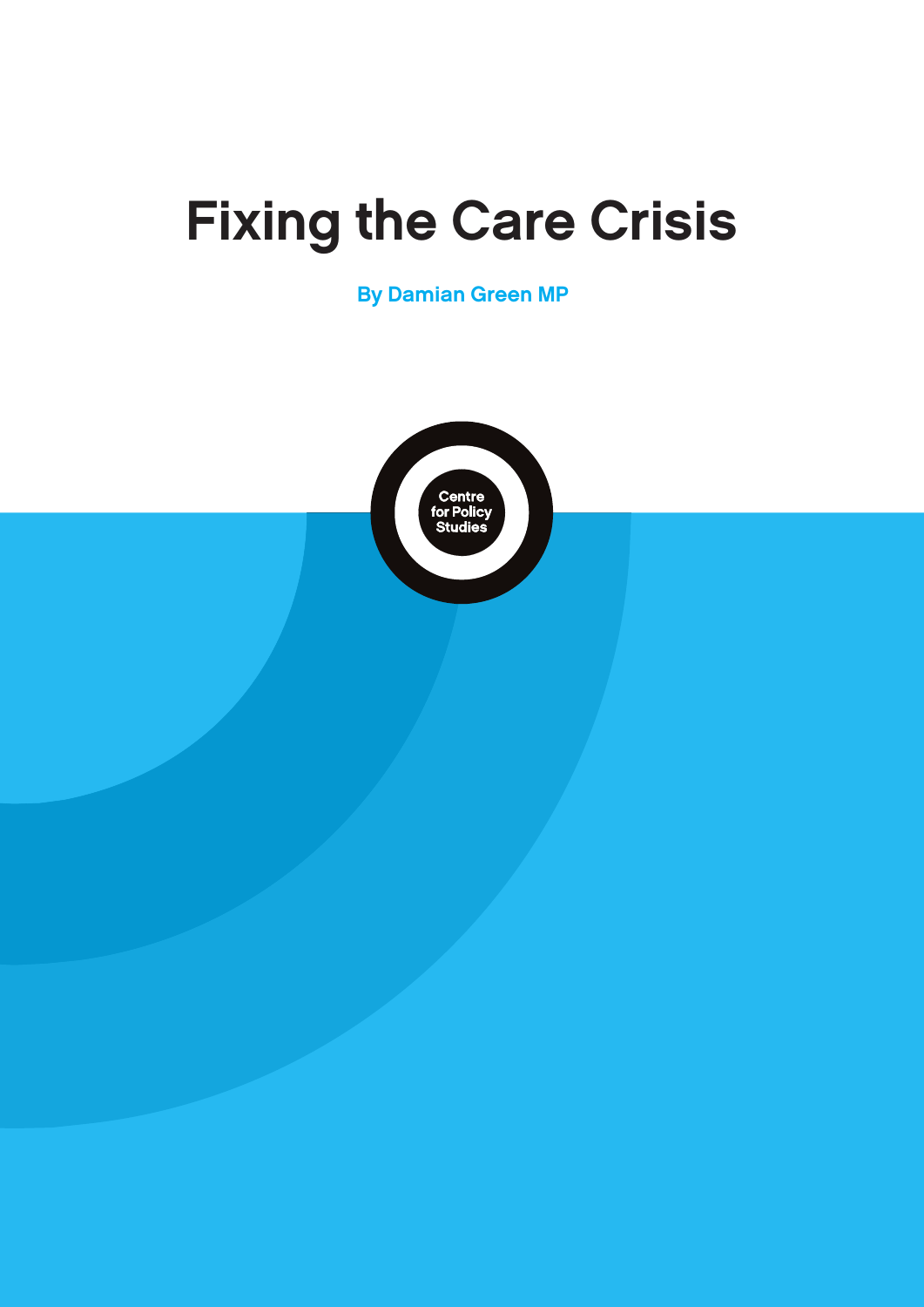#### About the Author

Damian Green is Chair of the All Party Parliamentary Group on Longevity. In government he served as First Secretary of State in 2017, and Secretary of State for Work and Pensions in 2016- 17. Under the Coalition Government he was Immigration Minister, and then Minister of State for Policing, Criminal Justice and Victims. He has been MP for Ashford since 1997.

#### About the Centre for Policy Studies

The Centre for Policy Studies is the home of a new generation of conservative thinking. Its mission is to develop policies that widen enterprise, ownership and opportunity, with a particular focus on its core priorities of housing, tax, business and welfare.

Founded in 1974 by Sir Keith Joseph and Margaret Thatcher, the CPS has a world-class track record in turning ideas into practical policy. As well as developing the bulk of the Thatcher reform agenda, it is responsible for proposing the raising of the personal allowance, the Enterprise Allowance, the ISA, transferable pensions, synthetic phonics, free ports and many other successful policy innovations.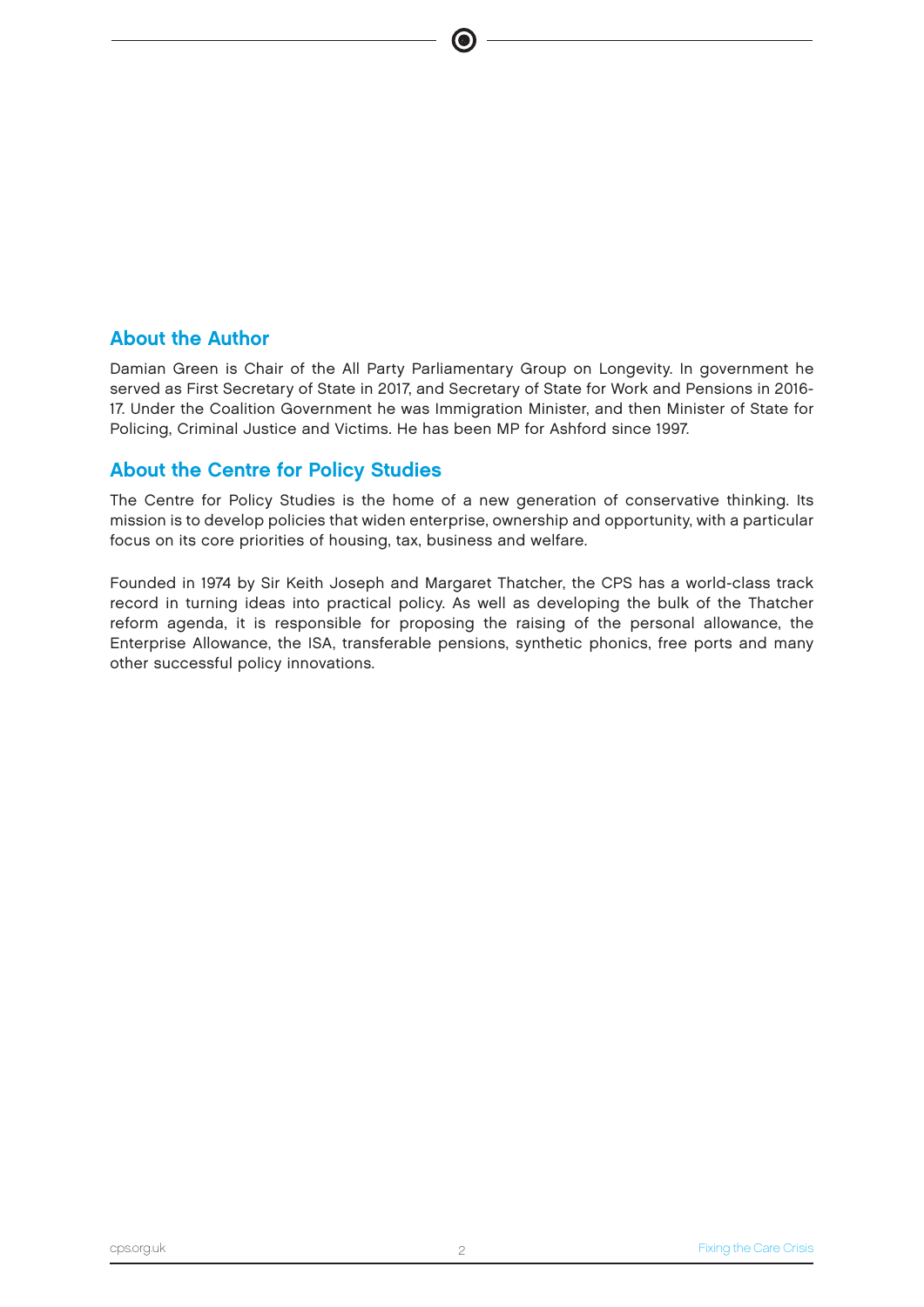## **Contents**

| Introduction                                                 | 05              |
|--------------------------------------------------------------|-----------------|
| <b>PART 1 - The Trouble with Social Care</b>                 | 10 <sup>2</sup> |
| <b>PART 2 - The Universal Care Entitlement</b>               | 16              |
| PART 3 - The Care Supplement                                 | 22              |
| PART 4 – Reducing the Cost of Care and Improving its Quality | 28              |
| Conclusion                                                   | 34              |

 $\bullet$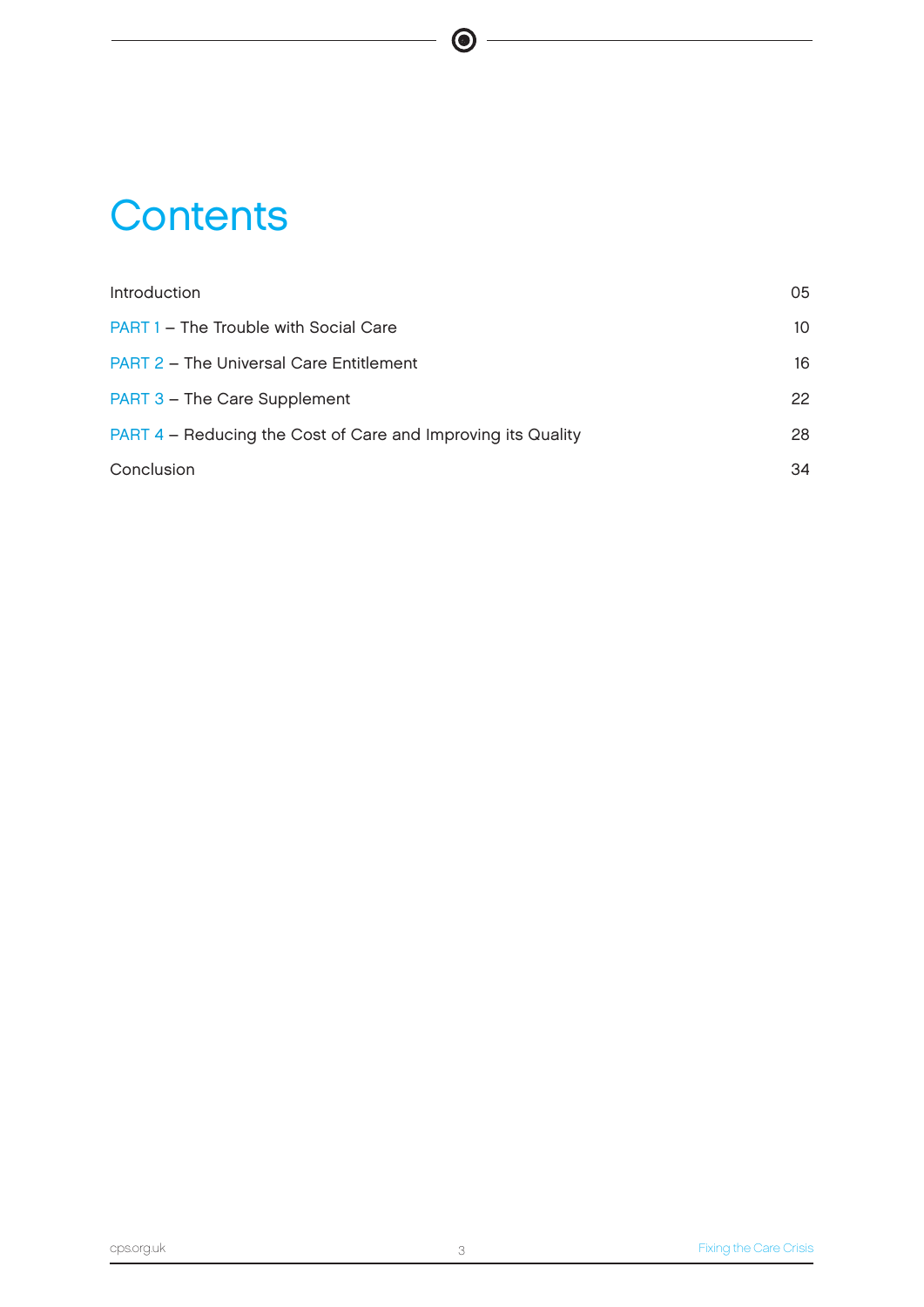# How to Fix<br>Social Care

- 1. Britain's current social care arrangements are financially and politically unsustainable, as well as opaque and unfair.
- 2. Problems in social care have a huge knock-on effect on the health service. The success of the NHS funding plan depends on developing a better social care system.
- 3. This report proposes adopting a "state pension model" by introducing a new Universal Care Entitlement, which guarantees everyone a decent standard of care.
- 4. People could pay for more expensive care on top of the Universal Care Entitlement by purchasing a Care Supplement.
- 5. Funding would shift from councils to Whitehall, easing pressure on local budgets and encouraging the approval of more retirement housing and care homes.
- 6. These proposals would be fair, fully funded, and prevent both the "dementia lottery" and people being forced to sell their homes.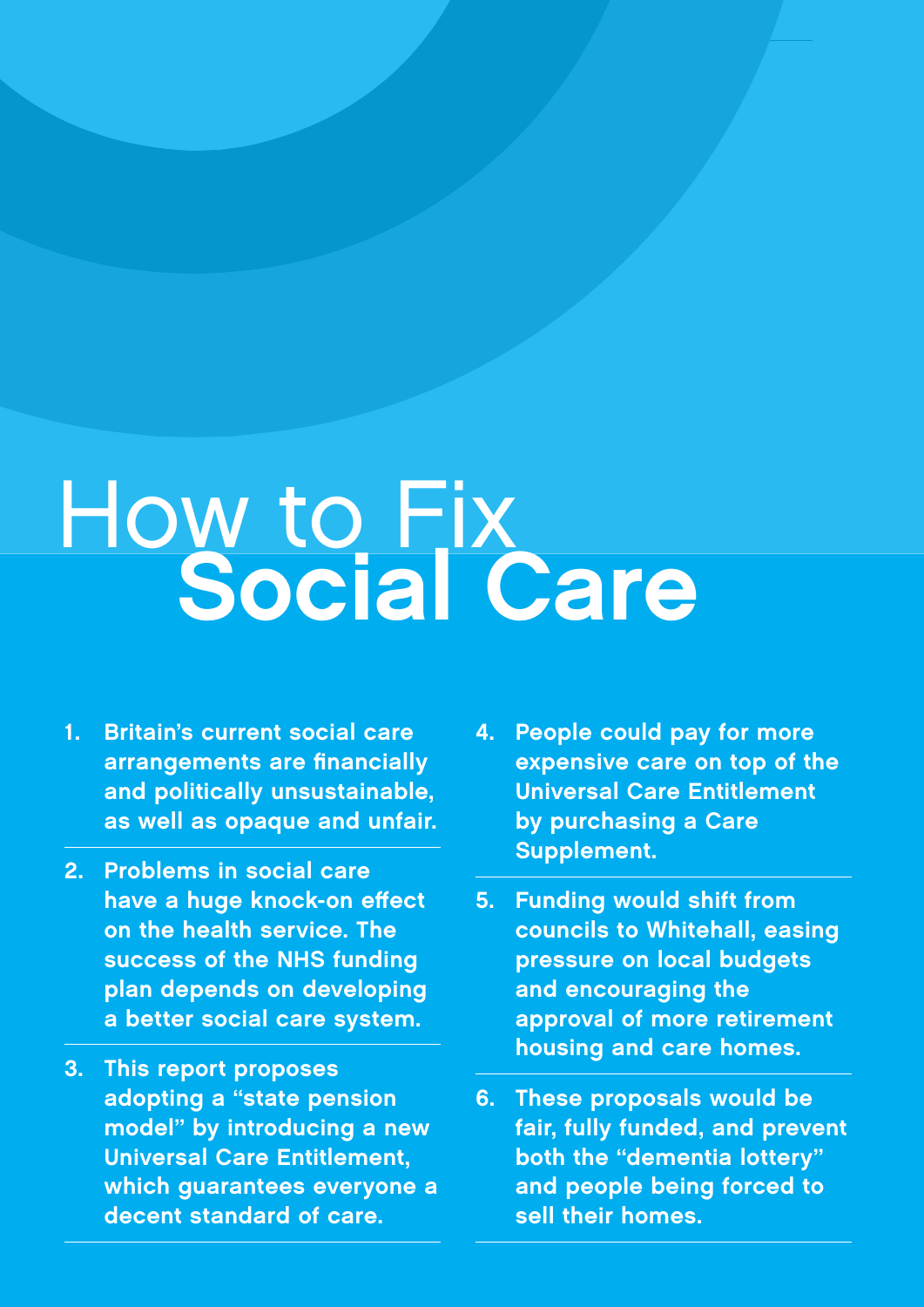## Introduction

The issue of how to provide social care for older people has troubled governments of all parties for nearly two decades.

So far, political difficulties have prevented the emergence of any solution that looks stable in the long term. Commissions and reports have come and gone, Select Committees have investigated and made recommendations, and we are no closer to a political consensus on how to proceed.

The General Election of 2017 summed up the perils of grasping this particular nettle. A Conservative Party promise to allow people to keep £100,000 of assets whatever the costs of care – actually more generous than the system it replaced – was rapidly dubbed a "dementia tax". The Labour Party had a similarly bruising experience in 2010, when its own proposals were attacked as a "death tax".

The situation is urgent – and will only get more serious in the decades ahead. There are 5.3 million over-75s today. That number will double over the next 40 years. And those people will not just be living longer, but will have more complex and expensive care needs.

All agree that there will be an enormous increase in demand for social care, and that the current system will be unable to cope. Indeed, as this paper will show, the current arrangements are financially and politically unsustainable, as well as opaque and unfair. Already, the system is starting to creak

under demographic pressure. With social care costing each year around £13,000 for domiciliary care (support in your own home) or between £31,000 and £44,000 for residential care (support in a care home), this is only going to grow as an issue.

The problems in social care are already having a knock-on effect on other parts of the public services. Councils are having to devote an ever-increasing portion of their budgets to care, split roughly evenly between the elderly and others. And the success of the Government's 10-year plan for the NHS will, in large part, be determined by the social care system, given that the lack of care provision makes it harder to discharge people from care in hospital to other settings.

**A Conservative Party promise to keep £100,000 of A Conservative Party promise to** assets whatever the costs of care – actually more generous than the system it replaced – was rapidly dubbed a 'dementia tax'. "

In a 2016 report, the National Audit Office found that delayed discharges cost the NHS roughly £1 billion. In the last 12 months for which records were available, delayed discharges totalled roughly 1.7 million days – of which two fifths were either solely or partially due to problems in the social care system.<sup>1</sup> Such delays, moreover, cascade back through the system, causing blockages all the way back to A&E.

<sup>1</sup> NHS England, Delayed Transfers of Care Time Series, January 2019.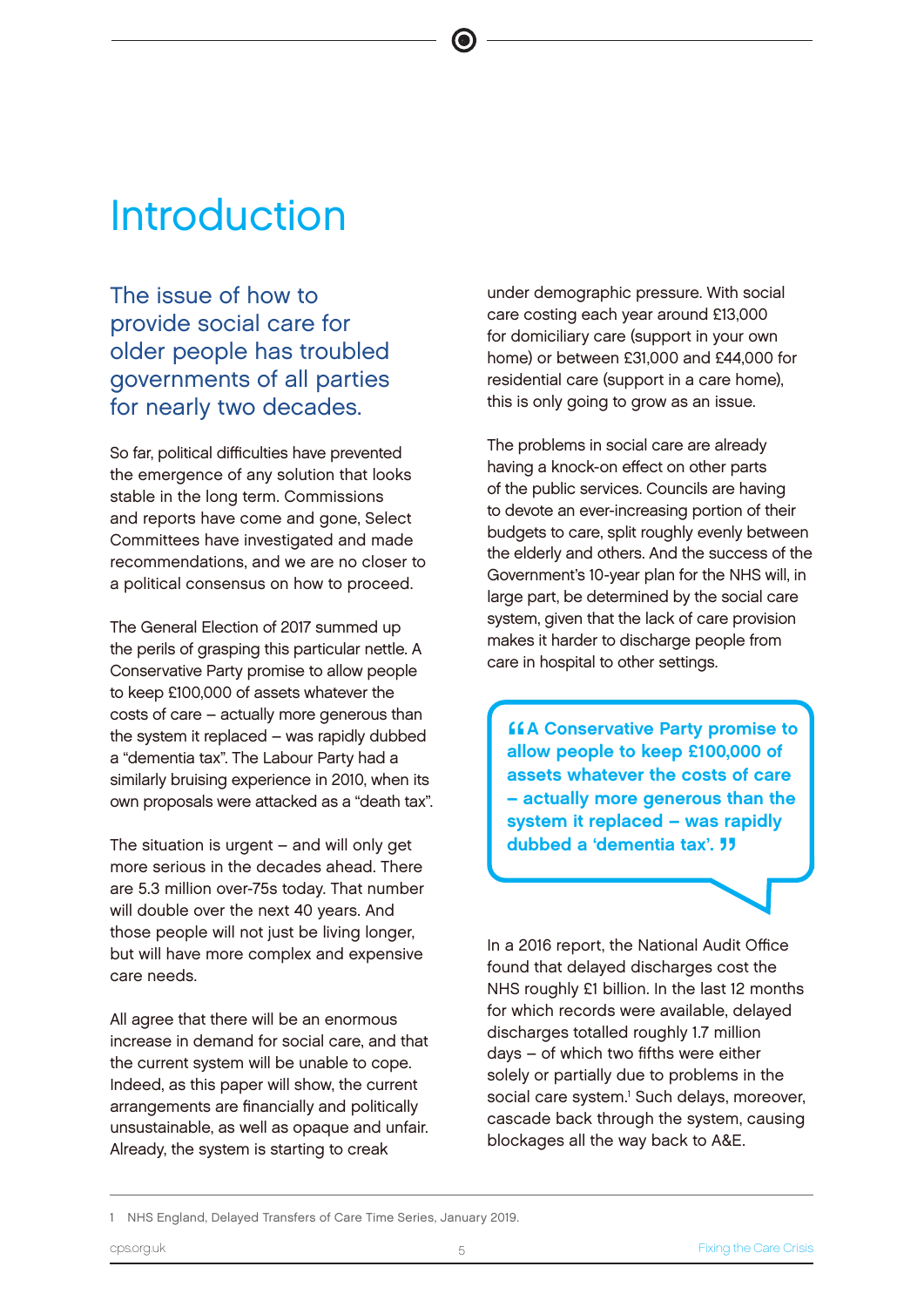In response to the ever-increasing cost of social care, the Government has put in repeated doses of extra funding to keep the system moving. This is a sensible shortterm reaction. But in the longer term this approach will need to be replaced with more systemic reform.

**"** The Dilnot Commission found that<br>one in four people do not need any<br>save at all shot are in five at the **ff The Dilnot Commission found that** care at all – but one in five, at the other extreme, incur costs that are more than twice the average. **11** 

So what do we want from our social care system? In many ways, the problem is similar to healthcare – particularly the uneven spread of risk. The Dilnot Commission on the Funding of Care and Support, which reported in 2011, found that one in four people do not need any care at all – but one in five, at the other extreme, incur costs that are more than twice the average. Which category you end up in depends not only on how long you live, but on whether you end up with a debilitating long-term condition such as dementia – which, as with so many illnesses, is largely beyond your control, and can cost as much as 40% more than non-dementia care.<sup>2</sup>

Voters understand this lottery element of social care all too well. And they are accordingly clear about their preference, with 80% of those who express a view saying social care should be "free for everyone who needs it". This is my starting point as well – that a good level of care must be free to all at the point of use, regardless of circumstances.

But while meeting that condition, any new social care policy must also fulfil four key principles:

1. It must provide more money for social care and ensure it is spent wisely. There is no doubt that the existing system

is struggling to cope at current levels of funding, and will not meet the inevitable increased demand in the years ahead. Currently, Government spends £11 billion on social care for the elderly across the UK, though roughly £2.5 billion of this is recouped through user charges. Another £7 billion or so goes into the system in private funding, giving a total of £18 billion. A joint report by the House of Commons Health and Local Government Select Committees last year estimated that in 2019-20, there will be a funding gap of £2.2 to £2.5 billion. The Government took steps in the 2018 Budget to mitigate this with £650 million of extra funding, but the pressures are still rising. Yet there is no point in increasing spending if it is not spent sensibly, so there needs to be an attempt to reduce costs across the system.

#### 2. The system must be fair across generations and medical conditions, and to those who have saved.

Any reform must ensure that older people can obtain the care they need. But we must also avoid burdening working-age people with simultaneously having to pay both for their own future care and the care of previous generations. The system should also not discriminate between different conditions. Some long-term conditions, such as cancer, are treated medically by the NHS; treatment is therefore free at the point of use. Other conditions, such as dementia, are largely dealt with through the social care system, and can therefore end up costing individuals significant sums of money. A new social care system must end this "dementia lottery", meeting the needs of the patient whatever their condition. Older people should also not be penalised for having been responsible and saved through their lives. If they are being asked to contribute more, they should receive something for something.

<sup>2</sup> Alzheimer's Society, Dementia – the True Cost: Fixing the Care Crisis, May 2018, p17.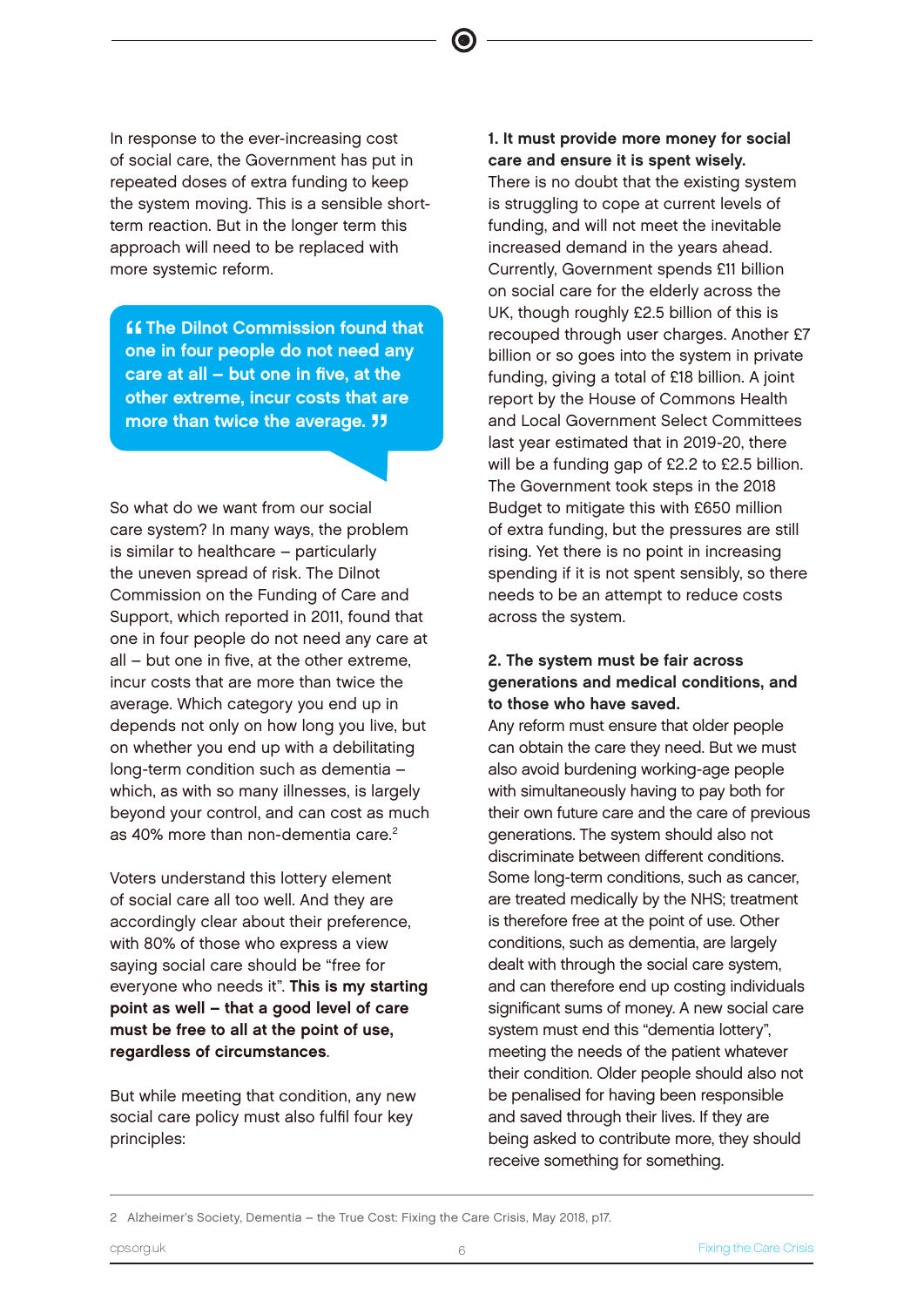#### 3. The system must increase the supply of reasonably priced care options and retirement housing.

There is no point in fixing the funding of social care if there are not enough carers and care homes to cope with demand – or if a lack of competition in the sector means there is no pressure to improve quality and reduce cost. Sadly, at precisely the time when care provision should be rising, too many care homes are struggling because current funding rates are uncompetitive for providers. In addition, councils are currently incentivised to reject applications for new care homes and prioritise mainstream housing over retirement housing. We need to look at how we can improve this entire system, and build more housing and facilities suitable for older people.

**"** Councils are currently<br>
incentivised to reject applications<br>
for now oare hames and priscities **ff Councils are currently** for new care homes and prioritise mainstream housing over retirement housing provision. **11** 

#### 4. The system should aim to secure public and cross-party consensus.

This area has seen too many schemes being proposed that do not carry the majority of the public with them, and which are therefore opposed by one party or the other. There is therefore a need to set out something that is acceptable to the majority of the public and has political consensus (which are of course inextricably interlinked). That is the approach I have taken in this report.

#### A new Universal Care Entitlement and Care **Supplement**

There are two urgent tasks when it comes to the social care system: to stabilise the current financial situation and build a workable framework for the decades to come, around which a new political consensus can emerge.

The best model for social care, I argue in this paper, is the pension system – a guarantee of a reasonable universal safety net, but with extra individual provision encouraged on top. It is simple to grasp, fair in its operation and solves all of the major problems facing the social care system, as well as those other areas it impacts.

Under these proposals, the state would provide a Universal Care Entitlement, which could then be topped up by private support for those who want it via a Care Supplement. The Universal Care Entitlement would be at a flat rate level of support adjusted for need, whether or not the care was provided at home or in a residential setting, and wherever the care home was located.

This would involve moving from the existing system – in which the state provides care via local authorities – to a nationally funded model, where the state pays this set amount for each week or month that an elderly person needs support. This would not end councils' involvement in delivering social care, but would free them of a significant and increasing financial burden – as well as transform the incentives which currently prevent the construction of enough care homes and retirement housing.

We must also face up to the fact that the system requires additional funding. This report proposes a range of alternatives to fill the immediate funding gap, including taxing the winter fuel allowance; diverting savings from the Spending Review; and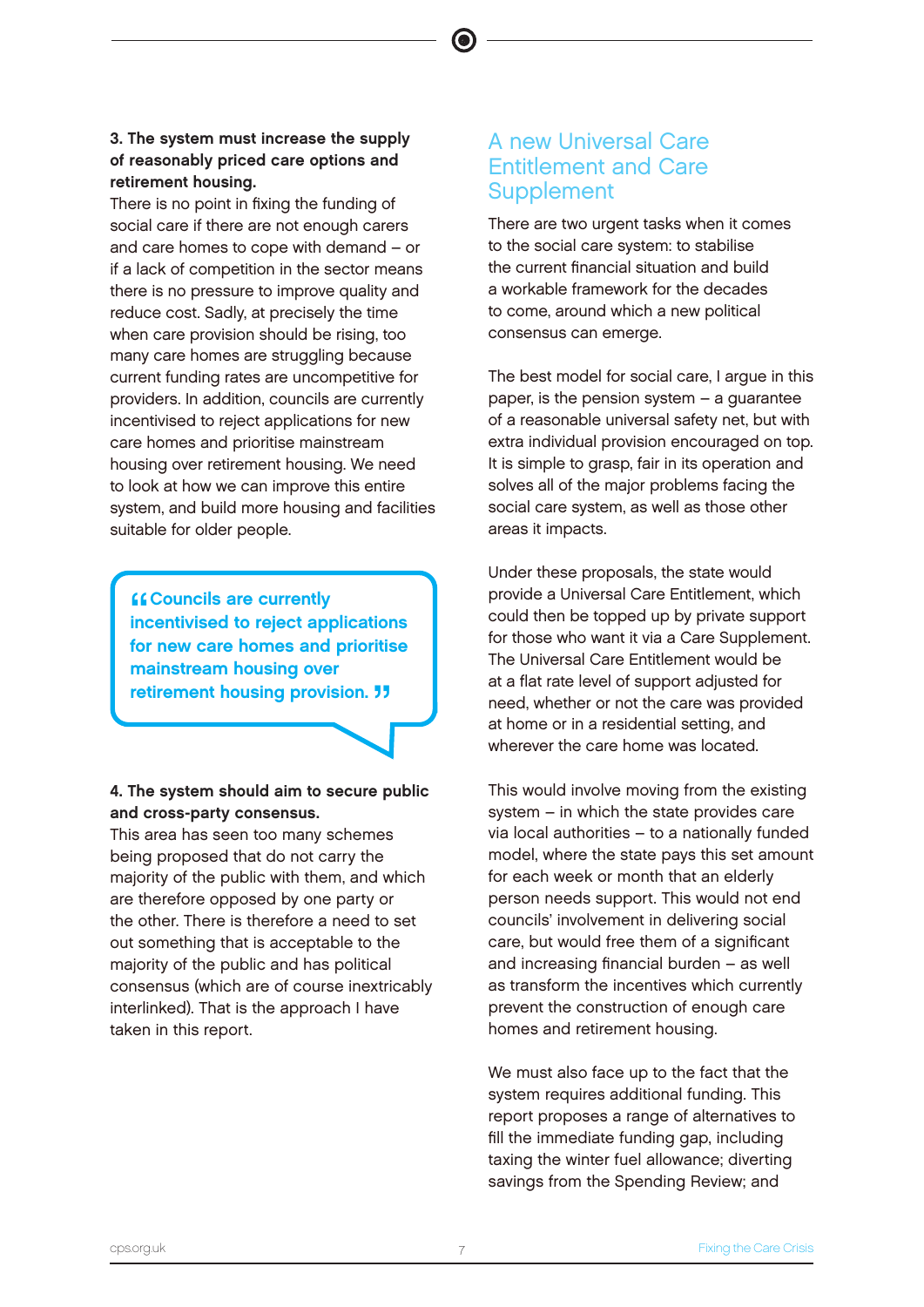as a last resort imposing a 1% National Insurance surcharge on those over 50 in exchange for a guarantee that their personal finances will not be exhausted by the costs of social care, and that they will be looked after whatever their condition. Together these add up to an extra £2.75 billion, which would represent a 25% per cent increase in the state funding coming into social care.

Extra funding is needed to stabilise the system and ensure that everyone has access to a reasonable standard of care. But in the longer term, we need to bring more private money into the system – not least to fund those who want more extensive or expensive care provision beyond the state-provided entitlement.

We therefore argue that people should be able to purchase a Care Supplement – something similar to an annuity or insurance policy – which ensures that money for more expensive care is available if needed. This money could come either from people saving small amounts across their working life; through the payment of a lump sum upon retirement, either from savings or existing pension pots; or via equity withdrawal from people's homes, which could potentially be realized through downsizing or a deferred payment when the property is sold. It is estimated that the financial gain an individual realizes when they sell their family-sized home and move into a retirement apartment is typically in the region of £60,000, and often more.

Taken together, these measures would put billions more into the social care system, and give further confidence to care providers to expand provision. They would also ensure that everyone received a good standard of care, that the "dementia lottery" came to an end, and that no one would be forced to sell their home or exhaust their savings in order to fund their care.

#### Fixing the structure of social care

It is not enough, however, simply to put more money into social care – wherever it comes from. We also need to reduce the cost and increase the quality of care, and thereby make the social care market work for the benefit of all who use it.

Back in the 1980s, care was a significant success story. Because it was supported via national rather than local funding, it meant councils were happy to see more retirement and care homes built. Provision of care beds nearly doubled between 1980 and 1990.

**11** Social care has actually becom<br>20% less productive over the last<br>20 years magning we are putting **ff** Social care has actually become 20 years, meaning we are putting in more for a worse service. **JJ** 

Once funding was localised, however, the total largely stagnated – because councils started to see the elderly, and facilities to support them, as a drain on their resources. Similarly, retirement housing's share of total housing is almost ten times smaller in the UK than in other, similar countries such as Australia and the United States.

The proposals here would encourage a similar success story – by increasing the provision of retirement homes, and holding down the costs of care. They would also boost productivity in the sector: scandalously, social care has actually become 20% less productive over the last 20 years, meaning that taxpayers are putting in more money for a worse service.3

<sup>3</sup> ONS, Measuring adult social care productivity in the UK and England, June 2018.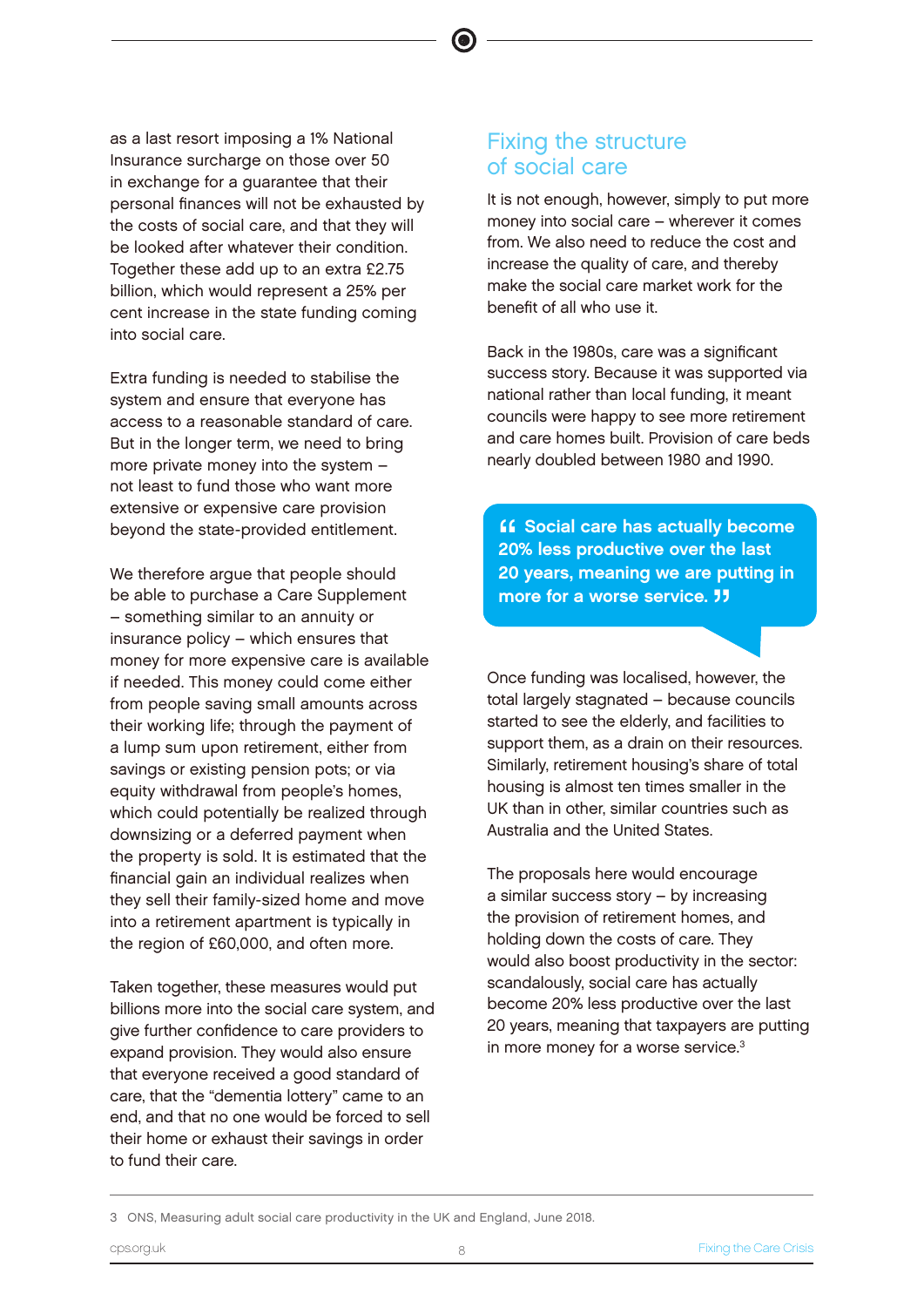Fixing the social care market would also have strong knock-on benefits for the NHS. At present, care homes often have to crosssubsidise those reliant on local authority funding, meaning they are often unwilling to take on such patients – especially those suffering from multiple chronic conditions who will need greater attention and incur higher staffing costs.

A properly funded Universal Care Entitlement would mean that hospitals could discharge into social care much faster, because there should always be care beds available – and the expansion of care home provision would help address the capacity problems in the sector.

**"** Fixing the social care market<br>would also have strong knock-or would also have strong knock-on benefits for the NHS. **11** 

This shift away from councils feeling that older person housing was a cost would also mean that councils would be encouraged to support retirement housing provision, improving older people's lives and reducing cost. To support this, I also propose that we create a new use class for older person housing and require councils to meet local need, in order to help drive this supply of housing up.

#### **Conclusion**

Taken together, this reform package addresses the most pressing issues regarding the social care system. It would give everyone a fair level of support through national funding. It would relieve councils of a significant burden and give private providers security to expand provision of care. It would preserve and expand the incentive to make provision for your own future if you wanted more than the generic standard of care. It would end the dementia lottery, keep people in their homes and be fair across and within generations.

Many studies of the social care system have already been carried out, resulting in many varying estimates of the size of the problem and the costs involved. It is of course vital that the numbers add up. But it is equally important – given the fate of so many previous proposals for reform – that we establish a broad framework for the social care system that is popular, fair and capable of generating political consensus.

I believe that this paper sets out such a framework – and can form the backbone of a sustainable system. I freely admit that these proposals would need to be taken forward and fine-tuned by Government, in consultation with the relevant sectors.

But taken as a whole, these proposals would put social care on a solid footing in this country. They would pave the way for better care for our older people – and eventually for all of us who need it.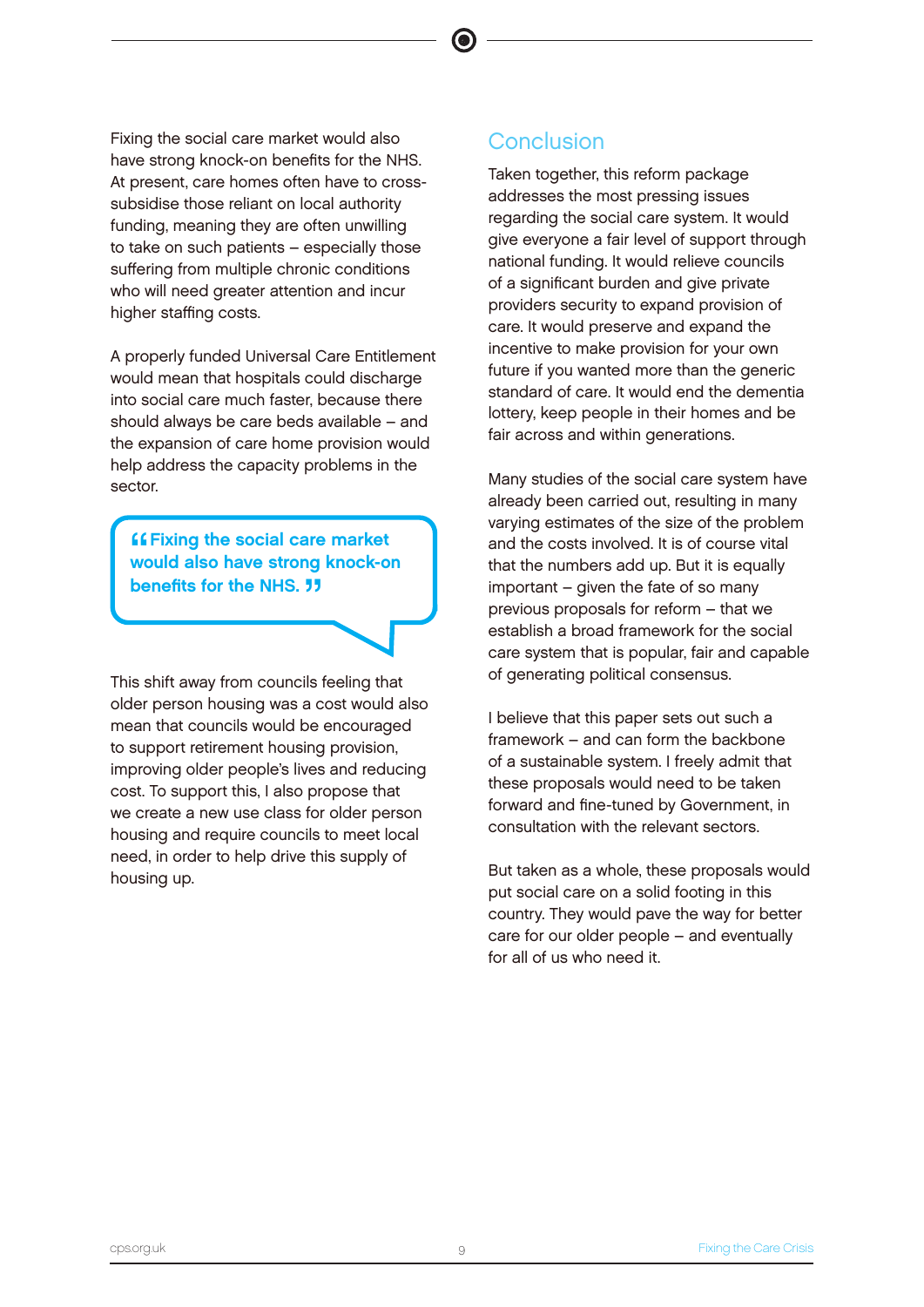## Part 1 The Trouble with Social Care

#### How the current system works

Britain's current social care system is part private and part public. But it is unclear to most people what is available, what is funded by the state, and what needs to be paid for by the individual.

In general, care provided in people's own homes ("domiciliary care") is largely paid for by the state, with councils charging the full cost to those who have more than £23,250 in assets (that figure is higher in Wales and Scotland), or an income above a fairly low level (around £10,000 a year is often the benchmark).

However, the value of the main residential home is not taken into account, and individuals can protect their savings by transferring them to other family members (since this assessment is made at an individual not household level). In Scotland, as is discussed later on, some care is paid for at a flat fee level.

The second, and far more expensive, category is "residential care", in which the individual moves into a residential or nursing home. Individuals can be asked to pay for this according to similar criteria – except that this time they can be asked to sell their home to fund their care if their partner is not still living there.

There is also significant variation in the level of care provided, with more expensive care homes providing a much higher level of care. Councils may cover up to a certain amount, but the bulk of the cost tends to be picked up by those paying privately. At the top of the range, Berkeley Care Group homes

cost between £1,300 and £1,800 a week per resident: all rooms come with a chauffeurdriven Mercedes for day trips out, fully equipped gyms and all-day bistro bars.4

"<br>"<br>" **ff Britain's current social care system** is part private and part public. "

For those who fall below the savings or income threshold, the state foots the bill. This is funded by local authorities through a combination of council tax, business rates, the adult social care precept and central government grant.

The broad outlines, in short, are the same everywhere – some people paying for none of their care; some people paying for all of their care; and some people covered by the council for some costs but not others. However, the detail of the system differs from local authority to local authority. In some care homes, for example, private and public patients are treated in the same way, however their care is funded. In others, the residents may get different treatment if they are paying more.

Due to the rise in the number of elderly people, councils are seeing an increasing proportion of their total spending go towards social care. In 2009-10, social care costs were 34% of local authority spending on public services (excluding education and public health). By 2017-8, this had risen to 41%.<sup>5</sup> While more than half of social care expenditure is on working-age people and children, the problems and solutions there are rather different – so this paper

<sup>4</sup> Gill Plimmer, Financial Times, March 2017.

<sup>5</sup> Institute for Fiscal Studies, Changes in councils' adult social care and overall service spending in England 2009–10 to 2017–18, June 2018.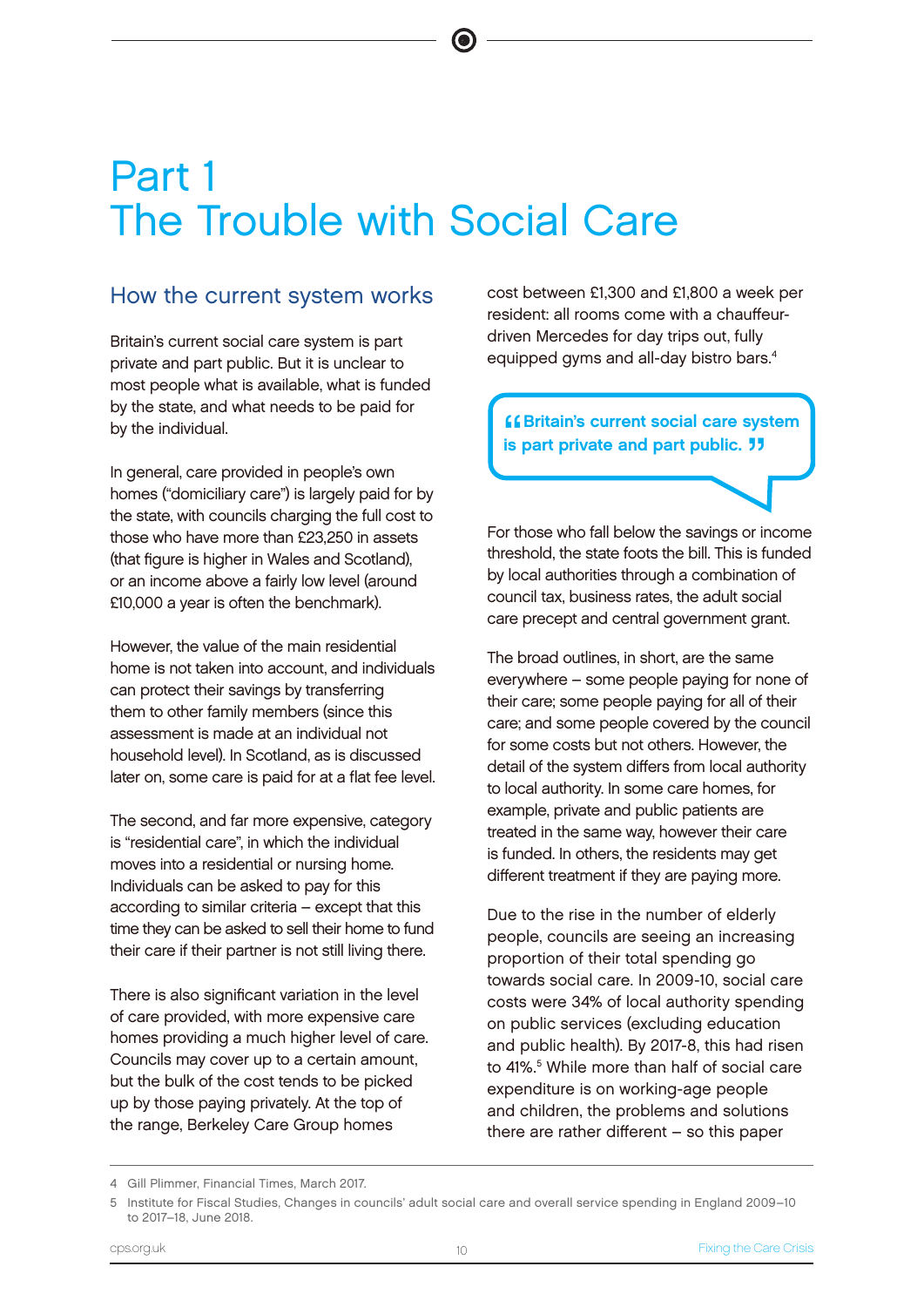focuses on the 20% of local authority funding that is spent on social care for the retired. Likewise, provision for the disabled is a vitally important topic but one that falls outside the scope of this report: I have therefore chosen to follow the Dilnot Commission's recommendation that current benefits be maintained alongside the wider reforms outlined in this paper.

One of the most obvious points about social care is that different individuals have very different needs and costs, often for reasons beyond their control. According to the Dilnot Report, the median care cost for the over-65s for the remainder of their lives was c. £25,000 in 2009/10. But the range was considerable, with 25% of over-65s requiring no care and 25% requiring more than £50,000 – twice the average. Around 10% faced costs of more than £100,000, and one in a hundred could expect costs in excess of an eyewatering £270,000. Updated for inflation, this means around £30,000 for the median patient, with 25% requiring more than £60,000.6

This makes social care similar to healthcare in many ways: a vital, hard-to-predict and somewhat random expense. And as with healthcare, the basic cost of provision will vary enormously according to condition, services needed and geographical location. Moreover, while in some cases it is possible to have a reasonable idea of whether a person is likely to need care, in most cases it is difficult to forecast.

Some people need full-time care, at which point residential care may be more costeffective. However, people almost invariably prefer to stay at home – which is also

cheaper both for them and for the state. The average cost of social care in a residential setting is £617, or £856 for a nursing home, amounting to £31,000 to £44,000 per year. That compares to £252 per week, or £13,104 in total, for 14 hours a week of home care (which works out at two one-hour visits a day).<sup>7</sup>

#### Total spend by type of care

| Care Type   | Average cost a week |  |
|-------------|---------------------|--|
| Domiciliary | £252                |  |
| Residential | £617                |  |
| Nursing     | £856                |  |

Total spending by type and source on social care for the elderly per year in the UK8

| <b>Total spending</b>    |                                                            | £18.4bn   |
|--------------------------|------------------------------------------------------------|-----------|
| Of which                 | Private expenditure                                        | £7.4bn    |
| Gross public expenditure |                                                            | £11bn     |
| Of which                 | User charges                                               | £2.6bn    |
| Net public expenditure   |                                                            | £8.4bn    |
| Of which                 | Domiciliary care                                           | $f2.6$ bn |
|                          | Residential care                                           | £3.2bn    |
|                          | Other services (such<br>as assessment and<br>nursing care) | £2.6bn    |

<sup>6</sup> See Analysis and evidence supporting the recommendations of the Commission on Funding of Care and Support, July 2011, p112. Updated using CPIH-Consistent Inflation Rate Estimates for UK Household Groups (Democratic Weighting), ONS, November 2018.

<sup>7</sup> Note that almost all figures in this area are slightly different – although they come from reputable sources, they vary due to methodological differences such as choice of data set. However, all tell broadly the same story. This particular estimate is from LaingBuisson, Care of Older People UK Market Report, 29th edition, 2018.

<sup>8</sup> Based on PSSRU/LSE, Projections of Demand and Expenditure on Adult Social Care 2015 to 2040, June 2018, p8. Due to the lack of available data on the devolved nations compared to England, our figures are extrapolated from England-only figures through population weighting, to give illustrative UK-wide estimates. An estimate of £11bn for the value of public provision of elderly care is broadly consistent with IFS/Health Foundation estimates of £21.2bn spent on adult social care, of which just over half goes to the over 65s (see Securing the future: funding health and social care to the 2030s, May 2018, p11).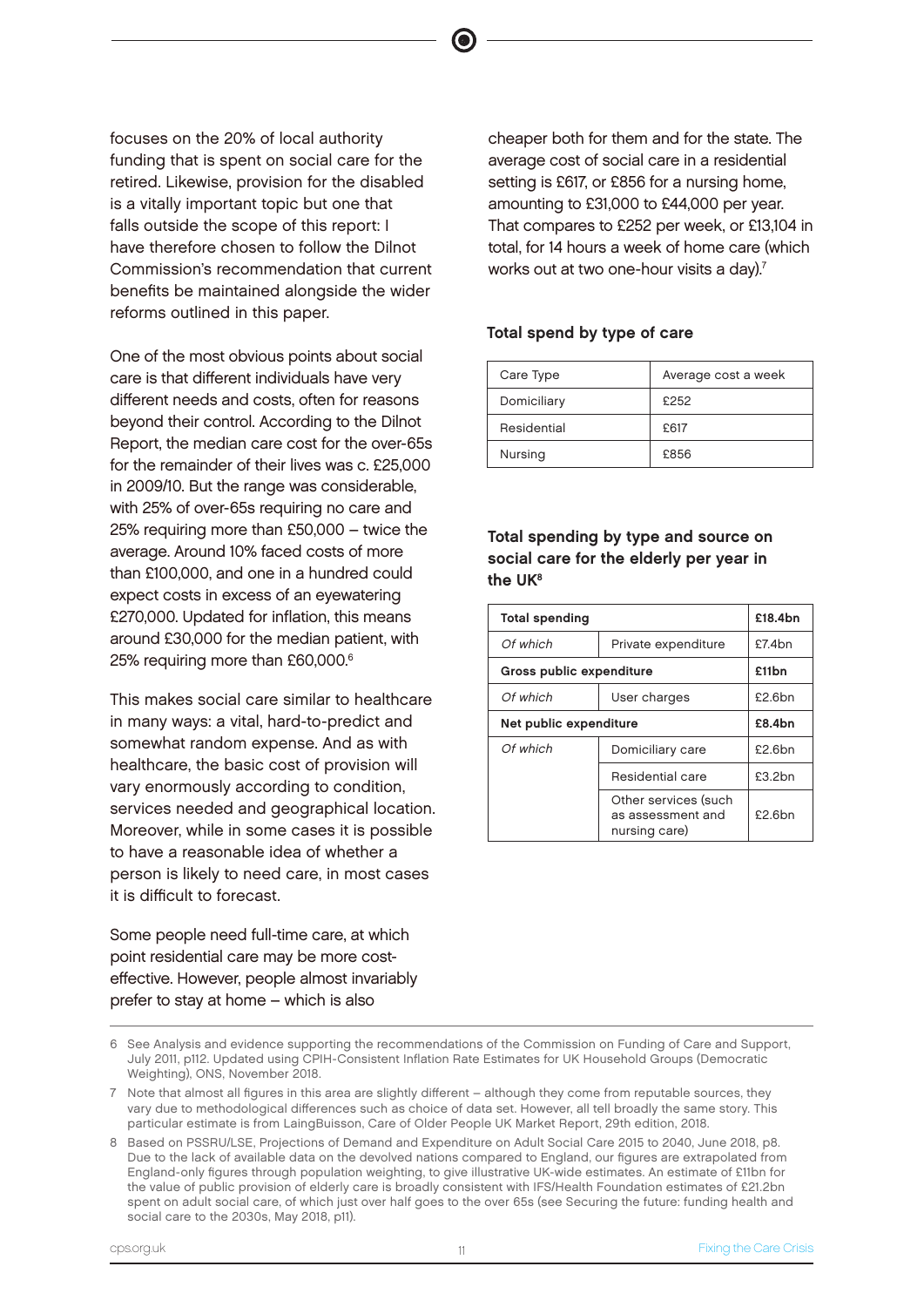#### Where the money comes from

There are various different estimates of the cost of social care – which is why the sums below are indicative rather than definitive. But what is clear is that social care for the elderly comes at a fairly substantial cost.

The costs of residential care are split roughly evenly between the state and the residents themselves. On domiciliary care, the Government pays for a much greater share, with only a small top-up from private sources.

There is no commonly accepted estimate for private expenditure on social care, and the authors of the PSSRU/LSE analysis on which the table above is based suggest their estimate should be treated with caution. However, it is broadly useful in setting out the levels of spending from different areas and the aggregate levels of spend.

In total in the UK as a whole we spend around £18.4 billion on social care for the elderly, while we estimate that public spending on social care for the over-65s amounts to around £11 billion, or £8.4 billion once you take into account user charges. Private expenditure makes up a total of £7.4 billion – or £10 billion if you count user chargers as private spending.

The Institute for Fiscal Studies estimates that around 26% of domiciliary care recipients paid toward care in 2014-15 – but obviously not all paid the full price.<sup>9</sup> User contributions and self-funding are more prevalent in the residential/nursing sector.

Another estimate, from the healthcare consultancy LaingBuisson, suggests private expenditure on elderly residential care alone could be £6.9 billion,<sup>10</sup> meaning that

around £0.5 billion is going towards private funding for domiciliary care. This broadly matches estimates from the UK Homecare Association, which suggest spending from self-funders on domiciliary care for all age groups (not just the old) could be worth less than three quarters of a billion pounds.<sup>11</sup>

It is important to note that this does not take account of user chargers. But given the IFS estimate that around a quarter of domiciliary care recipients are paying toward care, but not all pay all their costs, this probably means that between 10% and 20% of domiciliary funding will be private.

Broadly speaking, then, the level of private spending in the residential and nursing care home sector is likely to be around £8-9 billion, with the level of state spending around £6 billion.

#### The funding crisis

Although no part of the social care system is coping particularly well under the demographic pressures it faces, the part that is most in difficulty is the residential care system – which is also the most expensive.

While the Government's fiscal restraint from 2010 was necessary and right, local councils bore a large share of the burden. As their budgets came under pressure, many reduced the amount they were paying for social care, with spending falling by 10% adjusted for inflation.<sup>12</sup>

In such an environment, even private providers are nervous about investing in the sector due to uncertainty over future levels of payment for future care home residents.

<sup>9</sup> IFS/Health Foundation, Securing the future: funding health and social care to the 2030s, May 2018, pXI.

<sup>10</sup> LaingBuisson, Care homes for Older People market analysis and projections, May 2017.

<sup>11</sup> UKHCA, An Overview of the Domiciliary Care Market in the United Kingdom, May 2016, p7.

<sup>12</sup> Tom Calver and Daniel Wainwright, BBC News, December 2018.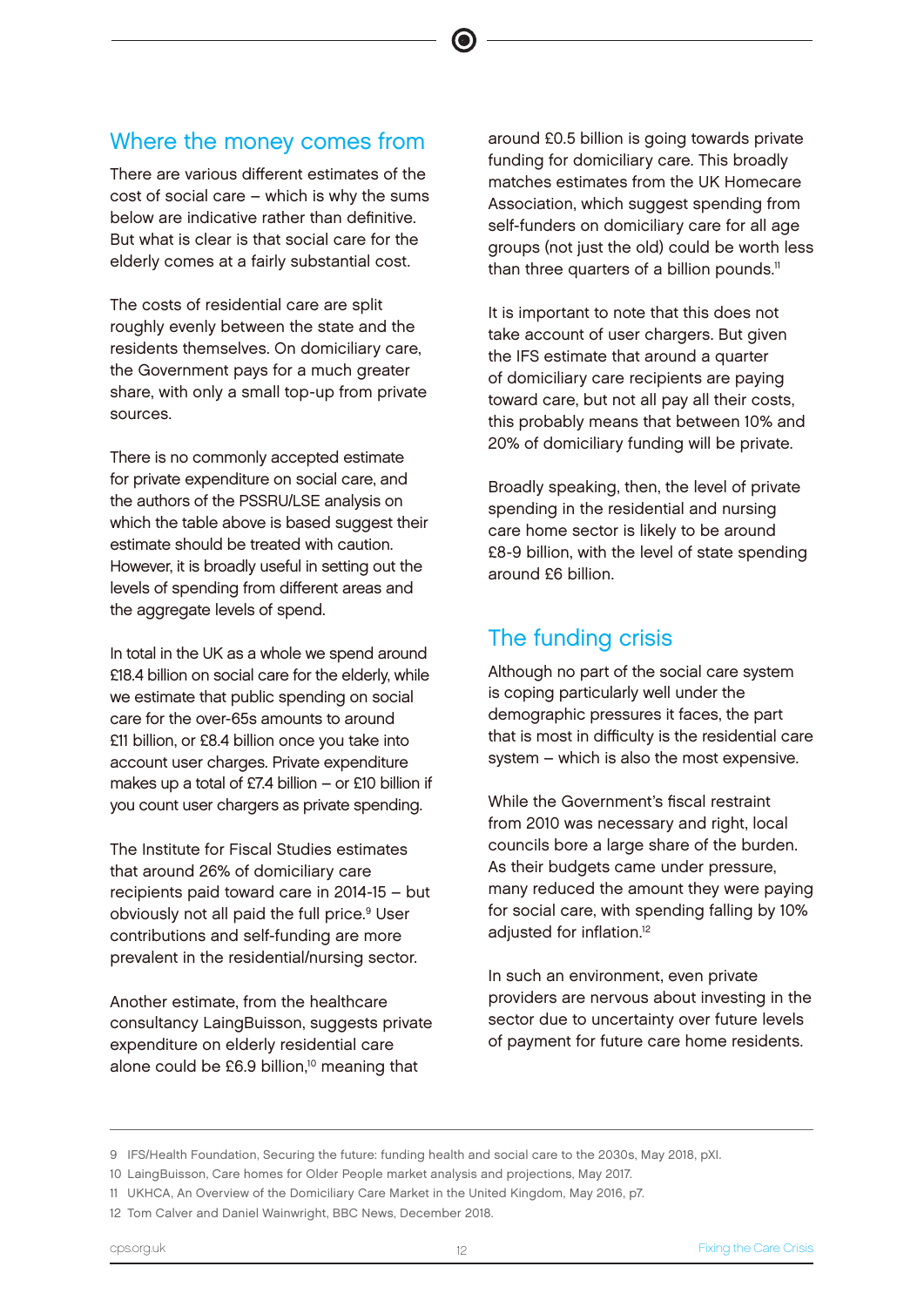nursing home fees, in 96% of cases privately paid fees were higher than council paid fees for like-for-like services.14 This shows a clear

subsidy from privately paid fees to the state sector. A further report in July 2018 noted that there is a subsidy from private self-payers to local authority residents:

Analysis by the consultancy found that from a representative sample of both residential and

In January 2017, LaingBuisson estimated that the shortfall in cash for local authority funded residents has created a roughly £1.3 billion a year funding gap in the care home

industry.<sup>13</sup>

"There remains strong evidence of a 'self-pay subsidy', with pure self-payers accounting for 52% of the market by value but only 45% by volume, making the market much more stable in areas of the country where there is a greater reliance on self-pay."<sup>15</sup>

Last year, in an excellent joint report, the House of Commons Health and Local Government Select Committees estimated that despite some additional funding there would be a social care funding gap of £2.2 - £2.5 billion in 2019-20. This was before the 2018 Budget announced an additional £650 million on social care. Yet that would still leave a gap in total funding of £1.55 - £1.85 billion.<sup>16</sup>

A further confirmation that there is a significant funding gap came in a 2017 report by the Competition and Markets Authority, which concluded that the current model cannot be sustained without additional

public funding. The report warned that while care homes can cover day-to-day costs, many do not have the capacity to sustain the business beyond the short term:

"Many care homes, particularly those that are most reliant on [local authority] funded residents, are not currently in a sustainable position… This means that while they might be able to stay in business in the near term, they will not be able to maintain and modernise facilities, and eventually will find themselves having to close, or move away from the LA-funded segment of the market… fees currently being paid by LAs are not sufficient to sustain the current levels of care."<sup>17</sup>

In the 2018 Budget Survey of the Association of Directors of Adult Social Services, 74% reported that care providers in their area were facing financial difficulties.<sup>18</sup>

This is not just a short-term problem, but a long-term one. Over the next 40 years, our population is projected to grow by around 10 million. But the fastest-growing segment will be older people, particularly those in the oldest age groups: the number of over-75s is set to double from today's 5.3 million.

This means that the demands on the care system – both for domiciliary and residential care – will increase hugely. Today around 250,000 over-65s receive long-term care at home which is at least partly public funded, and more than 150,000 are in residential care which is at least partly public funded.19

<sup>13</sup> LaingBuisson, "Care Home Funding Shortfall Leaves Self-Funders Filling £1.3bn Gap," January 2017.

<sup>14</sup> LaingBuisson, Care homes for Older People market analysis and projections, May 2017.

<sup>15</sup> LaingBuisson, Care Homes for Older People, July 2018.

<sup>16</sup> House of Commons Health and Social Care and Housing, Communities and Local Government Committees (Joint Report), Long-term funding of adult social care, June 2018, p10.

<sup>17</sup> Competition and Markets Authority, Care Homes Market Study: Final Report, p13.

<sup>18</sup> Association of Directors of Adult Social Services, Budget Survey 2018, June 2018, p18.

<sup>19</sup> PSSRU/LSE, Projections of Demand and Expenditure on Adult Social Care 2015 to 2040, June 2018, p7.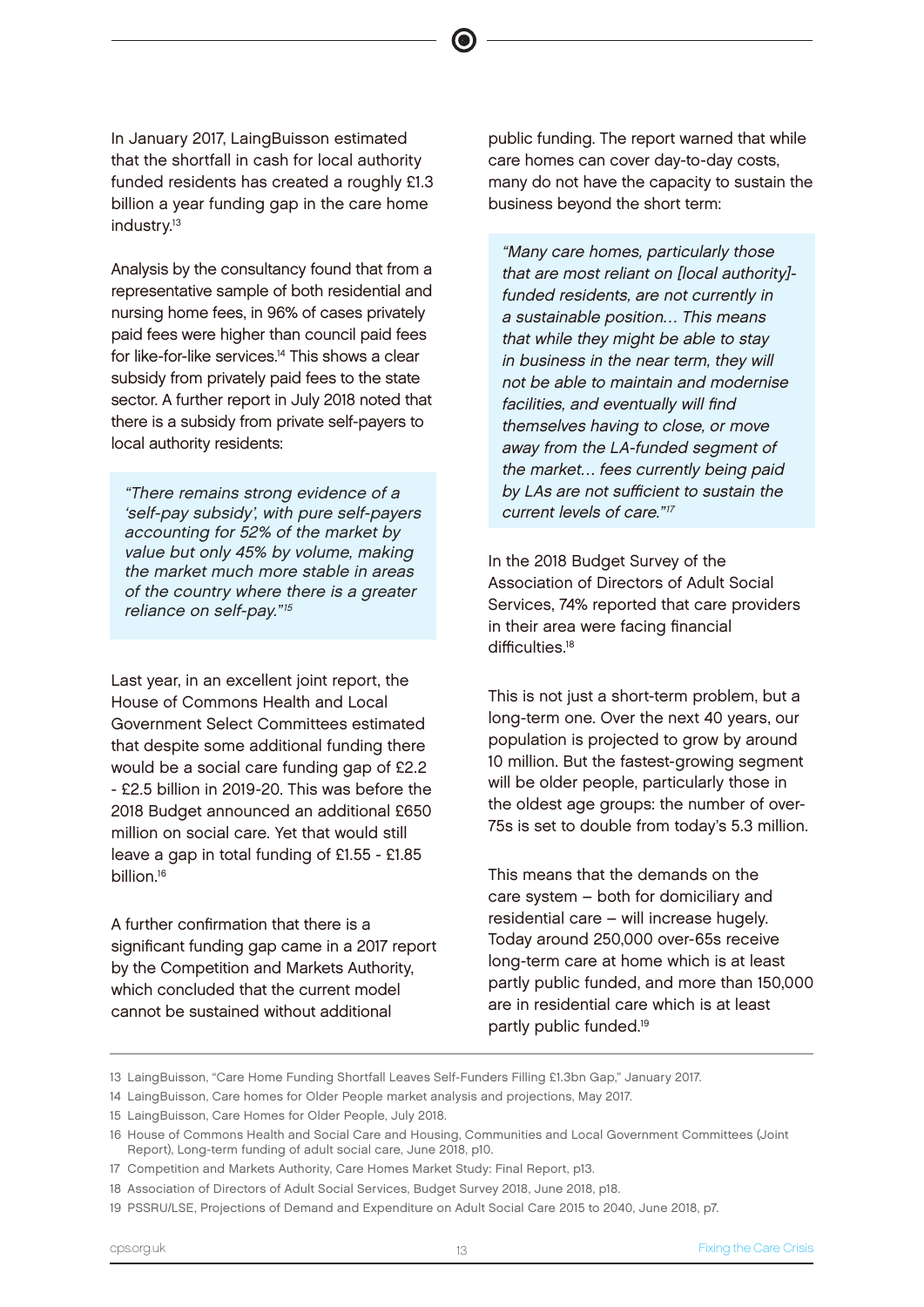The number of over-65s requiring 24-hour care is expected to rise by a third, to more than a million people. Among the over-85s, it is expected to double to just under half a million. This will mean that a tenth of all men and a fifth of all women over 85 will be in this high-dependency bracket.<sup>20</sup>

Even more alarmingly, the number of those who have dementia and at least two other major health conditions, such as obesity or diabetes, will double over the next 20 years – suggesting that an extra 500,000 people will need the most complex and expensive forms of care.

This would be a problem even if the care sector were ready to cope with this surge. But it is not.

In England, there are just over 16,000 care homes. Of these, 4,425 provide nursing care, and the rest offer residential care without nursing services. As mentioned above, many are already struggling financially.

Cover the next 20 years an extra<br>500,000 people will need the most **ff Over the next 20 years an extral** complex forms of care. "

The care home market is dominated by private providers, although the market is not concentrated. As of January 2017, the largest four providers accounted for only 15% of all care home beds, while the top 25 accounted for 31%.21 (As noted above, local authority funded residents account for more than half of care home places in both nursing and residential settings.)

Domiciliary care is an even more fragmented market. In 2016 there were 10,400 homecare providers. It is estimated that 70% of all homecare services in the UK are bought by local authorities from independent and voluntary homecare providers. The 10 largest providers have only a 16% market share.

Both domiciliary and residential services also struggle to recruit and retain staff. The vacancy rate for jobs across social care in 2017/18 was 8%, up from 6.7% the previous year. (In domiciliary care the figure was 9.9%, compared with 6.8% for care homes.) The turnover rate for care staff in England has also been increasing since 2012/13, and in 2017/18 reached 31% for all care staff. The rate was particularly high for care workers (38%) and registered nurses (32%).<sup>22</sup>

#### The impact of the current social care system on the NHS

One of the most significant problems with the social care system is the delays it involves. Patients frequently find it takes longer than they would like to get a place in a suitable care home; to arrange domiciliary care; or to get their own homes refitted to reflect their reduced mobility.

This applies not just to social care, but  $-$  as we are all aware – to the way it intersects with the NHS. In particular, even if social care providers have the capacity, they are unlikely to take on those patients who do not have funding in place; will be reluctant to take on those they have to cross-subsidise from other residents; and may well prefer to take on patients with simple needs rather than complex ones.

The net effect is a growing backlog of patients moving from the NHS into social care – both residential and domiciliary.

<sup>20</sup> Comas-Herrera, Jagger and Kingston, Forecasting the care needs of the older population in England over the next 20 years: estimates from the Population Ageing and Care Simulation (PACSim) modelling study, The Lancet Public Health, August 2018.

<sup>21</sup> House of Commons Library, Social care: care home market structure, issues, and cross-subsidisation, February 2017.

<sup>22</sup> Skills for Care: Workforce Intelligence, The state of the adult social care sector and workforce in England, September 2018, p34 & p51.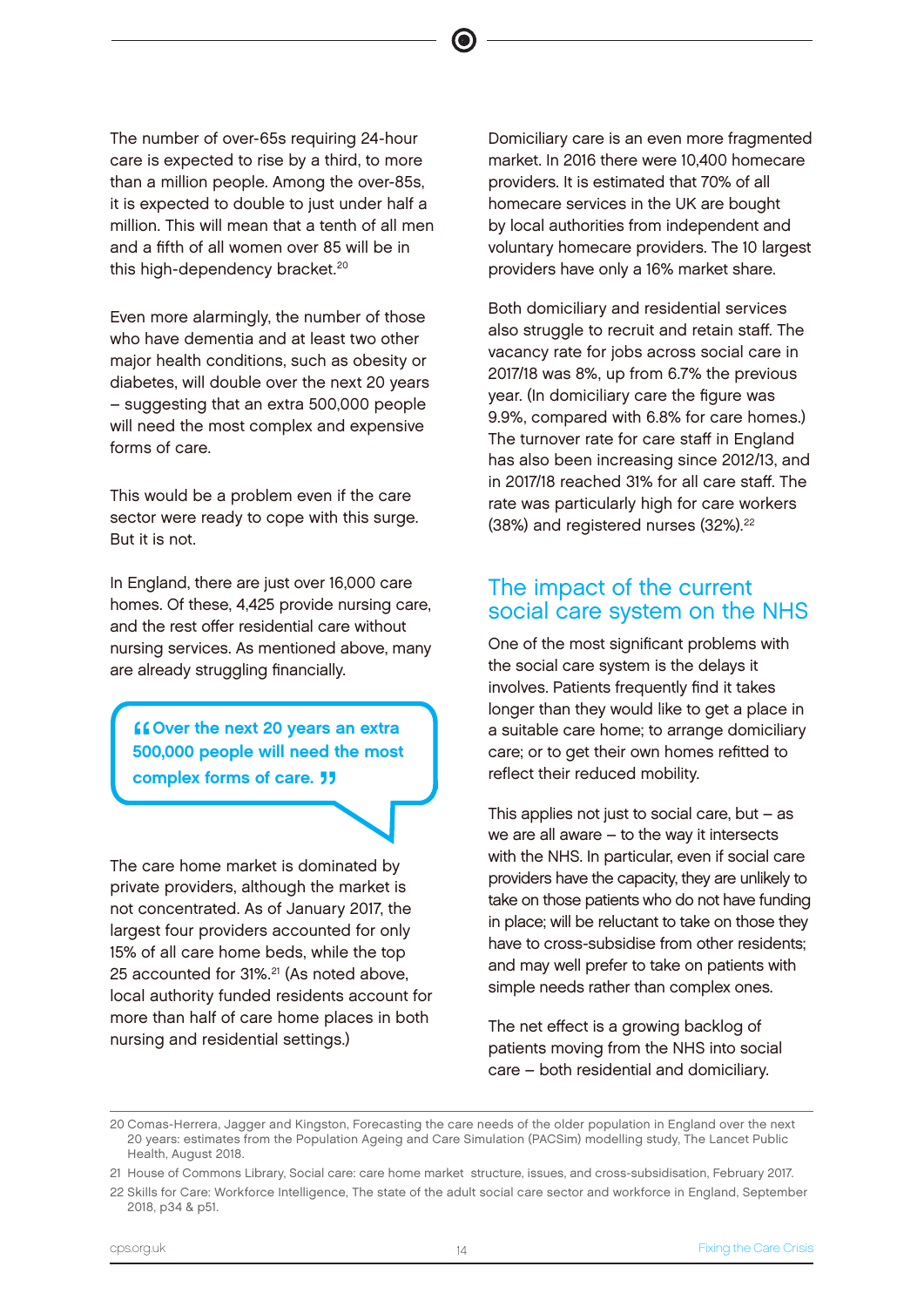NHS England publishes monthly data on how many days patients have been delayed in being transferred to a different care setting. The annual figure for 2017/18 was 1.98 million delayed days, of which 844,000 involved social care (697,000 were purely down to social care, with the other 147,000 blamed on both NHS and social care issues).<sup>23</sup>

Between 2010 and 2016, according to National Audit Office analysis, delayed transfers of care increased by 76% – with the rate of increase getting faster.<sup>24</sup> In a separate report, the NAO estimated that the gross annual cost to the NHS in England of older patients in hospital beds who are no longer in need of acute treatment is £820 million, meaning the whole-UK figure is probably roughly £1 billion.<sup>25</sup> However, they noted that this was likely to increase over time given the ageing population.

⊈⊈ Between 2010 and 2016, delayed<br>transfers of care rose by 76%. <mark>JJ</mark> transfers of care rose by 76%. **JJ** 

There is, of course, a strong seasonal element to this problem. It is precisely at the times when the NHS needs to process patients most quickly, to make room for new arrivals, that the flaws in the system become most apparent – hence the perennial pressure in the winter months, which has often seen hospitals cancel all non-elective work in order to push more patients through the system, more quickly.

#### The impact of the current social care system on care homes and retirement housing

It is often pointed out that the social care system and the healthcare system are inextricably intertwined. However, it is less widely appreciated that social care also interacts – in a very damaging way – with local government in terms of housing, planning and finance.

As is explored further later on, overall, since 2000, productivity in the social care sector has fallen by nearly 20%.<sup>26</sup> There are many reasons for this, but a key factor is how local council funding interacts with the current system to create a lack of new and more productive care homes. This is a huge extra burden. It means that we have lost efficiencies worth some £3.4 billion since 2000 across the social care sector. If this is shared between the public and private sectors according to their total share of spending, it has cost the public sector £2.2 billion and the private sector £1.2 billion.

The reasons for this relate to how local councils are burdened with the costs of social care, making them reluctant to allow local investment. Any system needs to reform this so that we can start to reverse this alarming drop in productivity.

In addition, the UK has a very low level of specialist retirement housing being built. Current estimates are that up to 30,000 new units of specialist retirement housing should be built each year, but only around 7,000 units are being delivered.<sup>27</sup> More retirement housing would help improve choice and affordability in suitable accommodation for older people, but also help to mitigate social care reliance.

24 NAO, Health and Social Care Integration, February 2017. 25 NAO, Discharging Older Patients from Hospital, May 2016.

- 26 ONS, Measuring adult social care productivity in the UK and England, June 2018.
- 27 Savills and Knight Frank (2016 and 2017).

<sup>23</sup> NHS England, Delayed Transfers of Care Data 2018-19.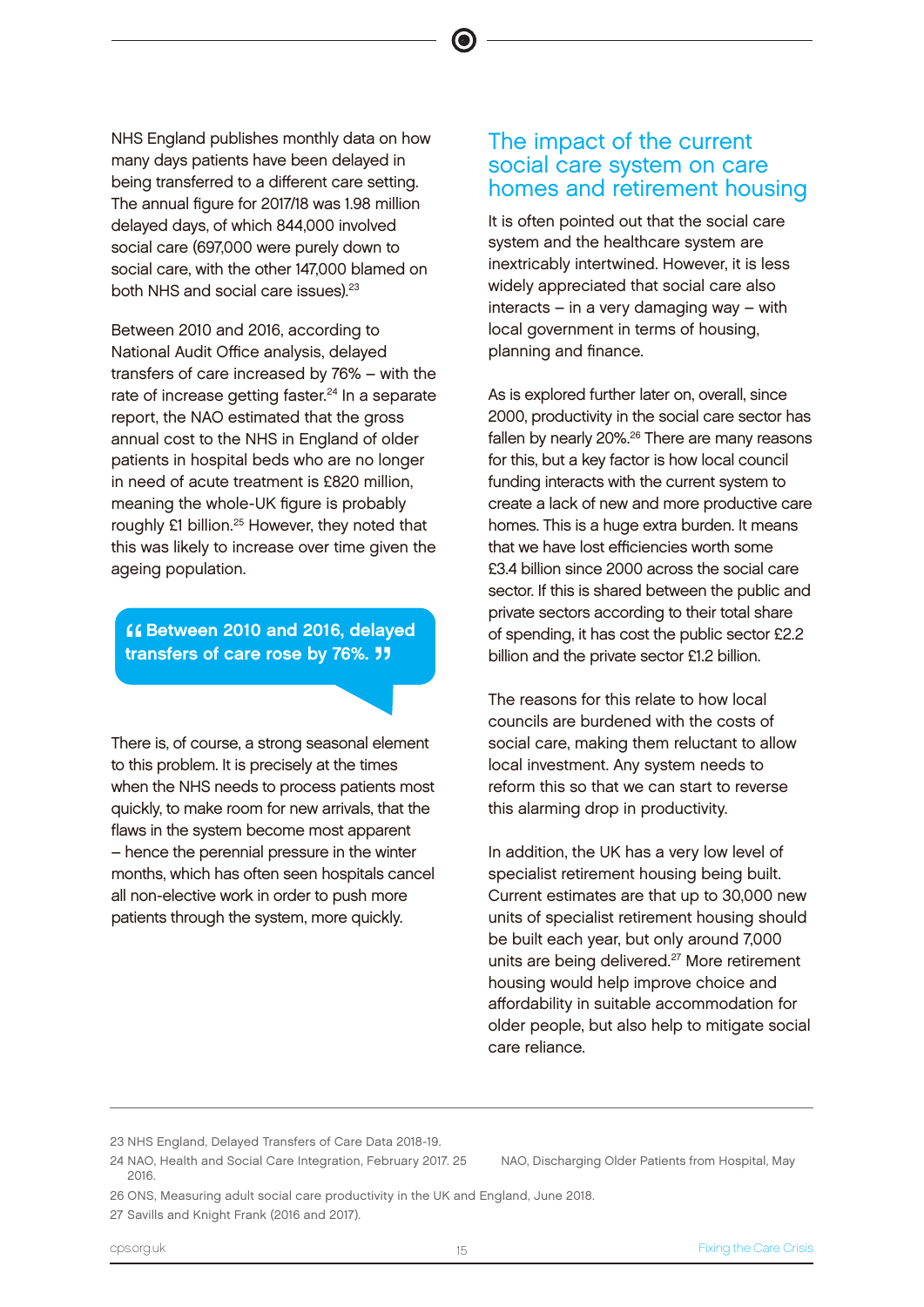A study by the Homes and Communities Agency found, for a typical person aged 60 and above, moving to specialist retirement housing generates health and social care savings of £3,500 a year.<sup>28</sup>

Increasing the availability of retirement housing is eminently achievable. To quote JLL on this:

"Only 0.6% of retirees live in Housing with Care, which is ten times less than in more mature retirement housing markets such as the USA and Australia, where over 5% of over 65s live in Housing with Care."<sup>29</sup>

The UK's framework for delivering retirement housing has clearly gone wrong when we have so few homes compared to other similar countries. This means that we really need to focus on how we can change our retirement housing sector for the better.

<sup>28</sup> HCA, Financial benefits of investment in specialist housing for vulnerable and older people, 2010, figure updated for 2010-17 using CPI inflation to reach £3,525 a year.

<sup>29</sup> Retirement Living: Where is the Opportunity? Healthcare Research, JLL, November 2015.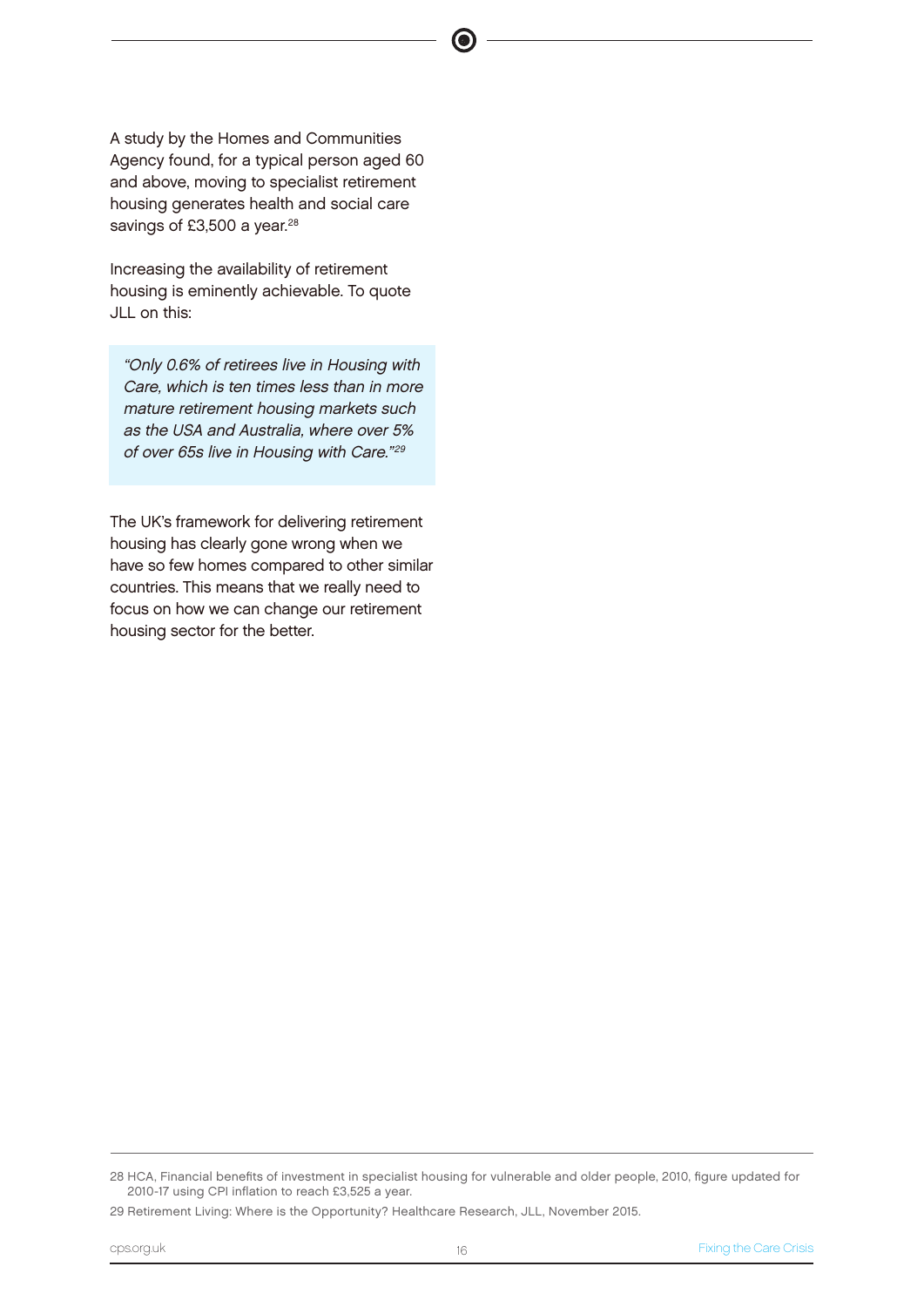## PART 2 The Universal Care Entitlement

 $\bullet$ 

#### The social care system faces an unpalatable future.

Unless we address the issues outlined in the chapter above, we will continue with an inadequate system, funded either by increasingly cash-strapped councils or by forcing people to sell their homes.

If we go the former route, it is inevitable that as demand rises, councils will have to start choosing which of their non-statutory duties they drop or do less well to meet the needs of the social care budget. If the latter, we will be robbing people of assets they have worked their whole lives to own, and which formed the core of the inheritance they hoped to pass on.

In this section, I will argue that the best model for the social care system is the pension system. Everyone is given a reasonable state pension, but those who want something more attractive are encouraged and incentivised to provide for themselves. It is fair, it is politically attractive and widely supported – and it is a model we need to move across into social care.

#### What are the alternatives?

There have been many proposals for the future of the social care system. The most prominent, in 2011, was the Dilnot Report. The most notable element was the suggestion that everyone should have to pay the first £35,000 of their care costs, with the state covering the remaining costs once that cap was reached.

It also suggested that the £23,250 threshold at which people become liable for the full cost of their care should be raised to £100.000.30

A modified version of Dilnot was legislated for – but not enacted. In their 2017 manifesto, the Conservatives famously (or infamously) proposed that there should be a floor as well as a cap: that is, you would always be left with £100,000 no matter how expensive your social care became. This was, as mentioned above, actually more generous than the system it replaced – but the plan was seen as a "dementia tax" that would force people to sell their houses.

In November 2017, I was charged with producing a green paper to devise a new model for social care. The process is now in the hands of the renamed Department for Health and Social Care, with publication expected soon.

There are many good ideas in Dilnot and other proposals. But none of them pass all of the tests set out at the start of this paper – in terms of fairness, public support, ending dementia discrimination, letting people keep their homes and so on.

An obvious alternative would be to look overseas, and seek to learn from the best practices of our international peers. The House of Commons Library, at my request, prepared a comparative analysis of other healthcare systems (an edited version is published alongside this report on the CPS website).

30 Department of Health, Commission on Funding for Care and Support, July 2011.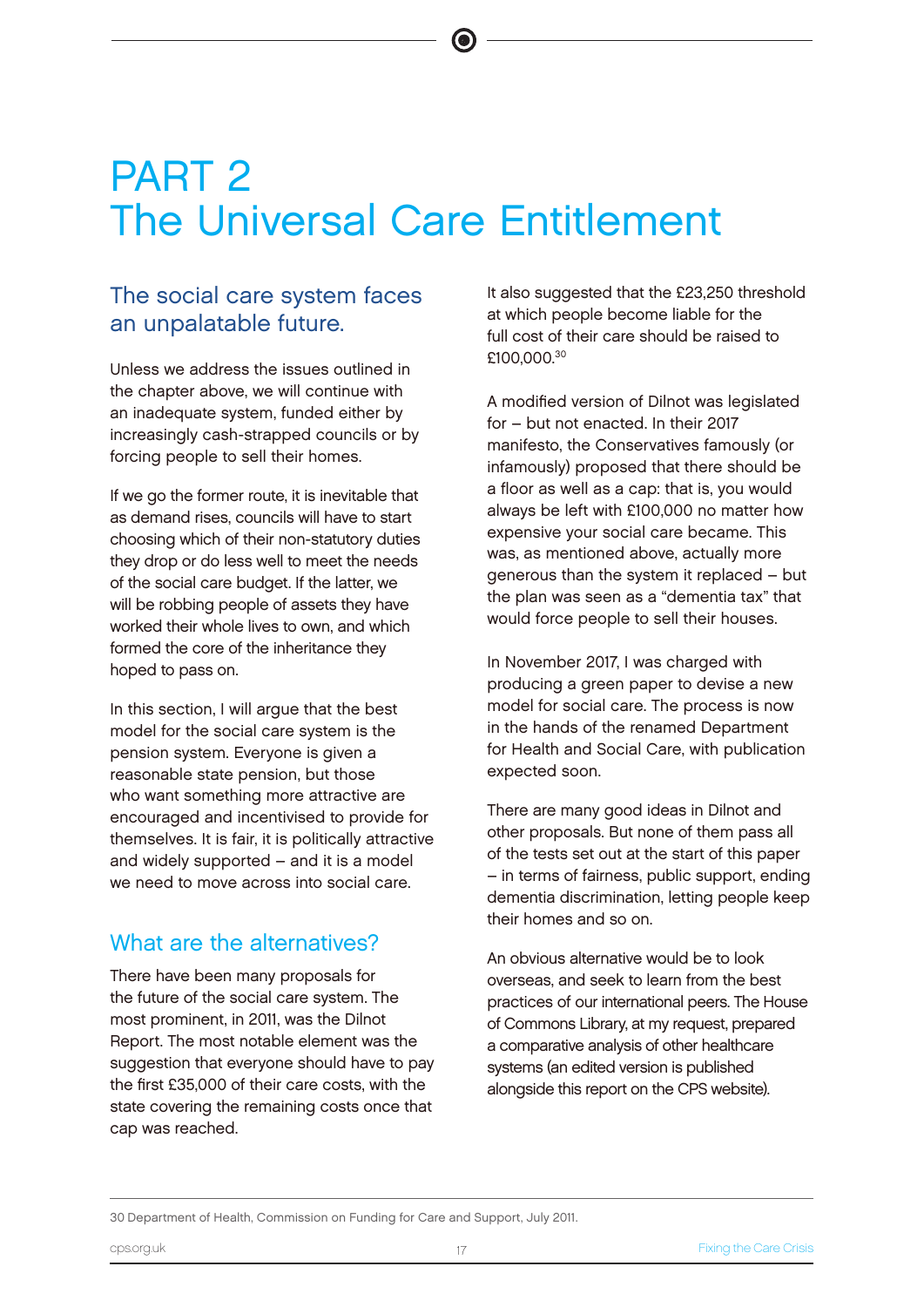But while my recommendations draw on the best systems from overseas, the research makes clear that there is no model that is obviously and palpably the best for us to learn from, let alone import wholesale.

As the Commission on the Future of Health and Social Care in England's "The social care and health systems of nine countries" concluded:

"No one country or model of provision emerges as an ideal. In a comparative analysis of the extent to which health systems deliver cost-effective care, the OECD found more variation within groups of countries with similar characteristics than between them, and that no one model could systematically be viewed as the most effective."

All, in other words, have their strengths and weaknesses – and none offers a step-bystep blueprint for Britain to follow. The one thing that is generally handled better in other countries, however, is that they tend to have a clearer system that sets out the rights and obligations of those using the care system.

Another model, which has a significant following on the Labour benches, is to solve the problem of integrating health and social care by combining the two – either by establishing a National Care Service alongside the NHS, or by merging all care services into the NHS. As with the NHS, social care would become a service free at the point of use, paid for out of general taxation, with private provision only on the margin, if at all.

It is true that the current split between the NHS and social care is not a sensible one. And in terms of the tests set out at the start of this paper, proposals of this sort would certainly improve fairness, by redressing the imbalance between dementia and other conditions.

Yet both approaches have obvious practical disadvantages. A National Care Service would involve the creation of a large new bureaucracy which would inevitably absorb much of the extra funding in management costs. And complete integration with the NHS has alarming implications for the allocation of resources in the health service.

Many people are familiar with the issue of mental health services being the "Cinderella" of the NHS. This problem is now being addressed, for the first time, but it will take years to reach a satisfactory conclusion.

I would fear greatly that if the social care system were made part of the NHS we would create a new Cinderella service. It is inevitable that crises in emergency care, or more immediately visible diseases such as cancer, would dominate political priorities and therefore the thinking of the senior managers at the top of the NHS (who are vital in ensuring that decisions taken at the centre actually make a difference at the front end of service delivery).

At a local level I have observed for years that the NHS has a real problem in managing its various arms so that they work together. In particular, GPs can seem to be in an adversarial relationship with those who provide other NHS services, and especially those who manage them.

GPs work for themselves, manage their own practices, and often have an entrepreneurial small business attitude which sits uncomfortably within a large bureaucracy. It seems likely that providers of social care, who are often either private companies or individual entrepreneurs, would equally find the NHS blanket smothering rather than comforting.

Some will argue that the way to solve this problem is simply to nationalise the care homes, and have all services provided by the state. But since this would both be ruinously expensive, and antithetical to freedom of choice, I will rule that option out.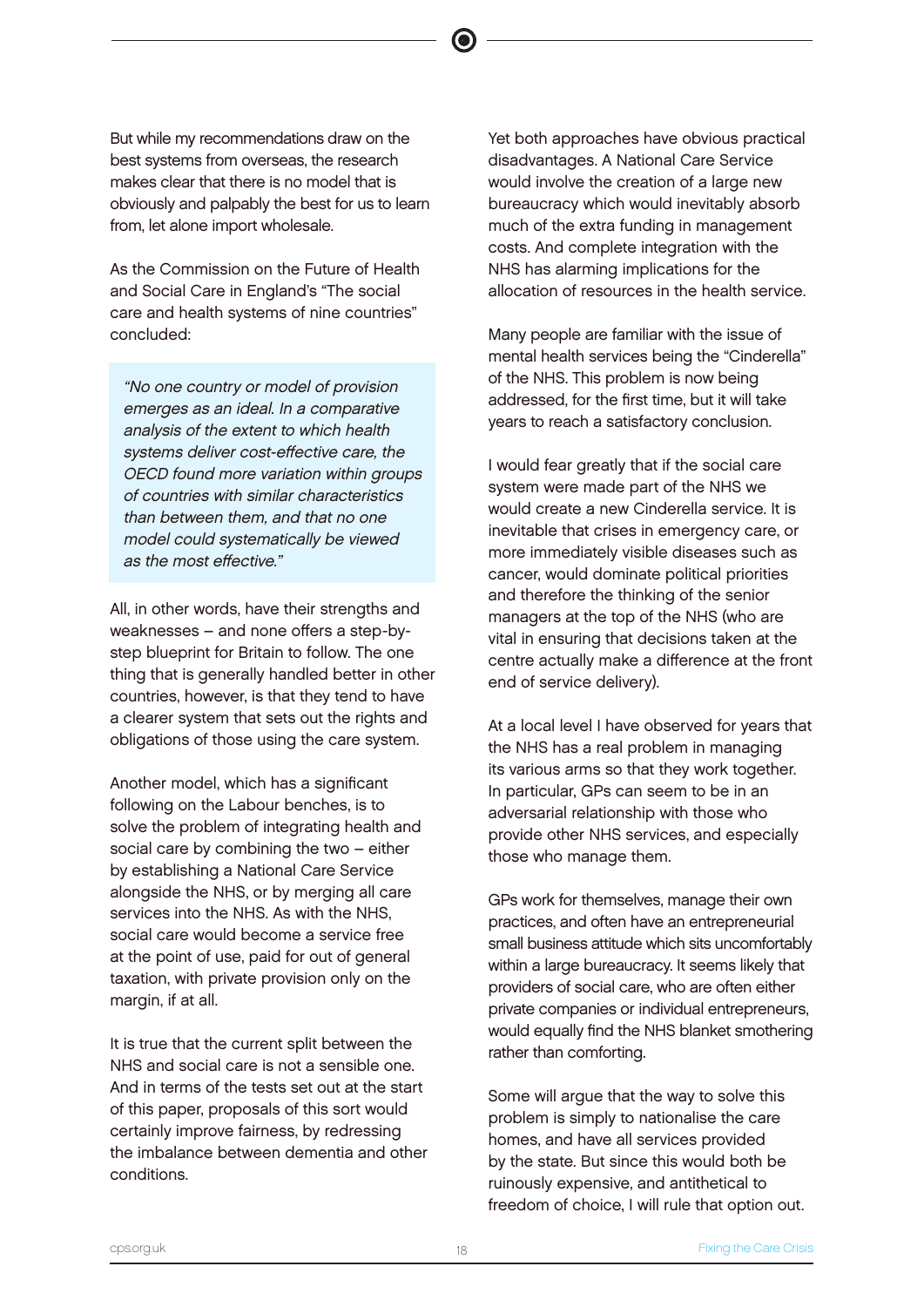What is more likely to happen if social care becomes part of the NHS is a continuation of the mixed economy of private and public provision, but as part of the NHS. This would lead to the threat of money being diverted elsewhere in the NHS at times of stress (as mental health services have often found) as well as care managers having to deal with the complexities of NHS planning. It would also fail to solve the long-term funding issues, and mean that the attraction of setting up new care provision would be reduced.

The overall effect would be a system that was at least as strained as the one we have seen over the past 15 years. Worse, we would compound the fearsome demographic pressures facing the NHS by piling on the fearsome demographic pressures in the social care system as well. Senior NHS leaders shudder at the prospect of taking on the social care system precisely because they have enough on their plates already.

#### Copying the state pension

There is, however, an alternative model that could work. The state pension is workable, sustainable and politically strongly supported. Under this system, the state commits to provide a decent level of support that everyone receives. But people are free – indeed, encouraged and incentivised – to top this up with their own annuities and savings.

There is a genuinely mixed economy at work. No politician would dare abolish the state pension. But no reasonable politician would argue that it should be so expensive and extensive that private pensions did not need to exist.

In terms of social care, there will always be people who cannot afford to pay for their own care – or whose conditions make it far too expensive for them to bear the costs themselves. Everyone should have a route to a dignified old age, regardless of their economic circumstances or health condition. Yet at the same time, we clearly cannot afford to give everyone in the country the kind of care provided by the most exclusive care homes. Not just because it would be unaffordable, but because it would be unfair – with the taxpayer subsidising non-essential luxuries for those who could well afford to pay for better treatment themselves.

My proposal is therefore that the Government adopts the state pension as the explicit model for the social care system.

The first step is to replace the current patchwork of provision with a new Universal Care Entitlement. This would guarantee a decent level of care in both homecare and residential settings, and basic accommodation costs if residential care is needed. This would give peace of mind to all older people whether or not they needed domiciliary or residential care. This level could then be topped up as people wanted.

The Universal Care Entitlement would operate in a similar fashion to the NHS tariff – delivered locally, but funded nationally. The care people received would have a cost attached, varying according to locality and type of care. They would know that they were entitled to a specified number of hours of domiciliary care per week, or a place in one of a range of care homes which included a set level of service.

There would still be a needs assessment, undertaken by local authorities. Those who needed either domiciliary care or residential care would be assigned a particular level of needs and given a basic level of funding to cover it. If you needed full time residential care, you might receive £2,000 a month to cover the core costs. Nursing care might be £2,500 a month under the Universal Care Entitlement, while people who required domiciliary care would receive £800 a month. (The Government should obviously consult widely on the exact level.)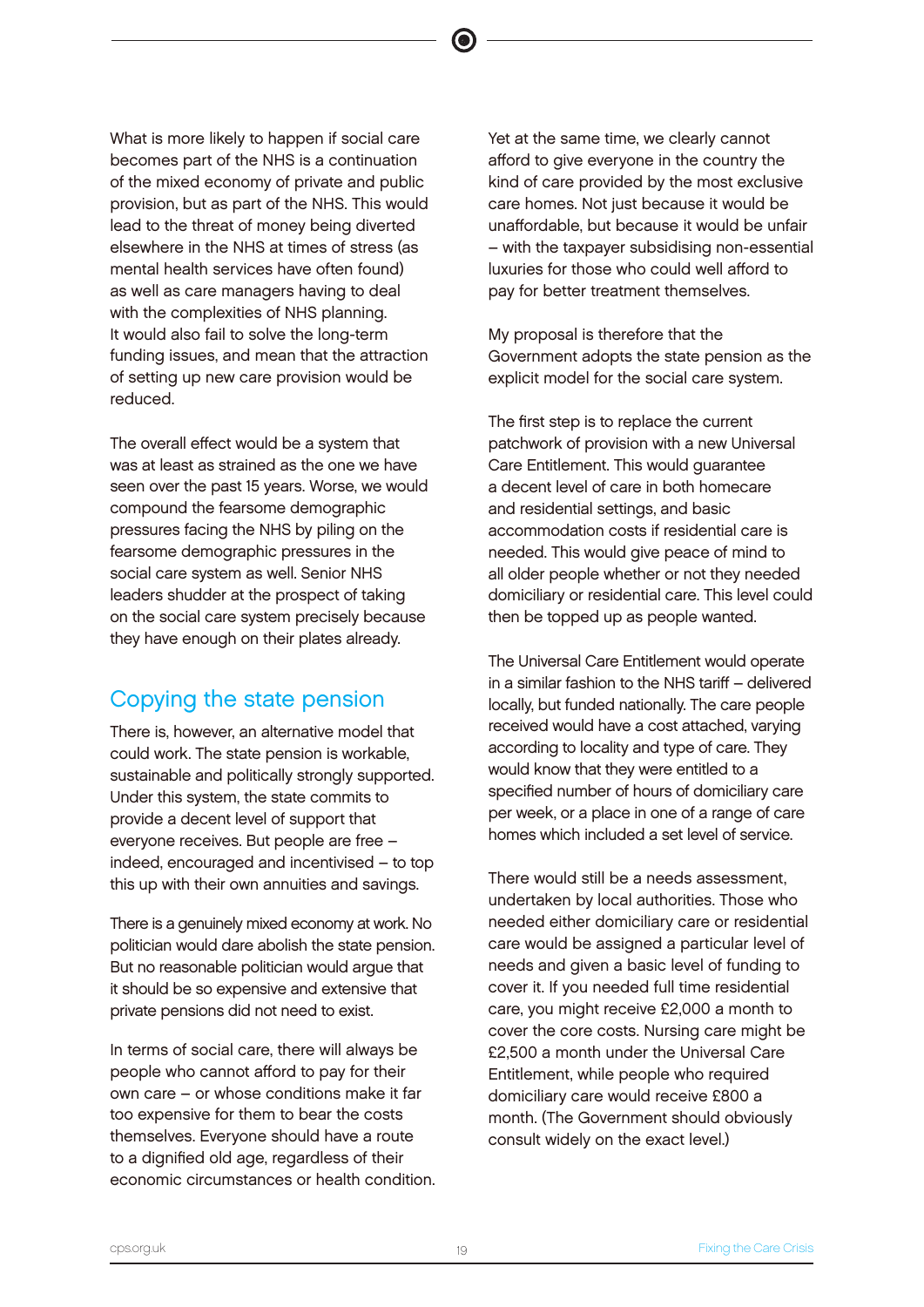In all cases people would be able to make top-up payments for additional services, but the assigned level of care would be a right – whatever their circumstances. The patient, their relatives or the council would apply to care homes or find a domiciliary provider; the provider would confirm eligibility with the council and deliver the required services. You would still be able to choose the home, or type of care, that was most suitable – but there would be a guarantee to the provider that money would follow.

Just as the state pension aims to keep all pensioners out of poverty while ensuring that those who provide for themselves are not penalised, so this Universal Care Entitlement would provide a good level of care if and when needed, without necessarily covering the "bells and whistles". It would be a level of care to look after those who cannot look after themselves, at a higher quality than they currently receive. The goal would not be to change the domiciliary system that much – since this is already covered largely by the state.

This system would be aimed at providing good care for all. The best current definition of "good care" comes in the recent joint report by two Commons Select Committees:

"Funding should be sufficient to achieve the aims of social care, which are to promote a person's wellbeing, independence and dignity and enable them to exercise choice and control over the way they live their life. This will require universal provision of high quality, personalised care delivered by a stable well-paid and well-trained workforce alongside well-supported carers to a wider group of people than currently receive care, all within a navigable and accessible system. It should also aim to address the current levels of unmet and under-met need." 31

This good level of care would be available to all.

But as with private pensions, the system should encourage people to take responsibility to improve their own condition in old age by using some of the resources they have built up over their life to provide them with what they want when they most need it – allowing people to enjoy a more attractive level of care while making sure that no one falls below an adequate care level.

If the Universal Care Entitlement was set at a reasonable level and available on a comprehensive basis, it would encourage wider availability of more ambitious residential care, and spur the whole sector to improve. In addition, it is likely that the profitability of providing these additional services would draw investment into the care home sector overall and keep prices low.

To avoid introducing too much complexity, the Universal Care Entitlement would apply only to those who were entering the social care system: existing patients would maintain their current arrangements. Because the time spent in a care home is not that long on average, with a median time of just 1.6 years, and less than 3.6 years for 75% of residents, the system would move fairly quickly to the new set-up.<sup>32</sup>

However, to achieve the provision of a Universal Care Entitlement within the wideraging ambition of this definition, the current funding system will prove inadequate – even with the welcome extra money provided in recent years by central government. So we will need to support the system with a oneoff step change in available funding.

<sup>31</sup> House of Commons Health and Social Care and Housing, Communities and Local Government Committees (Joint Report), Long-term funding of adult social care, June 2018, p17.

<sup>32</sup> PSSRU/BUPA, Length of Stay in Care Homes, January 2011, p4.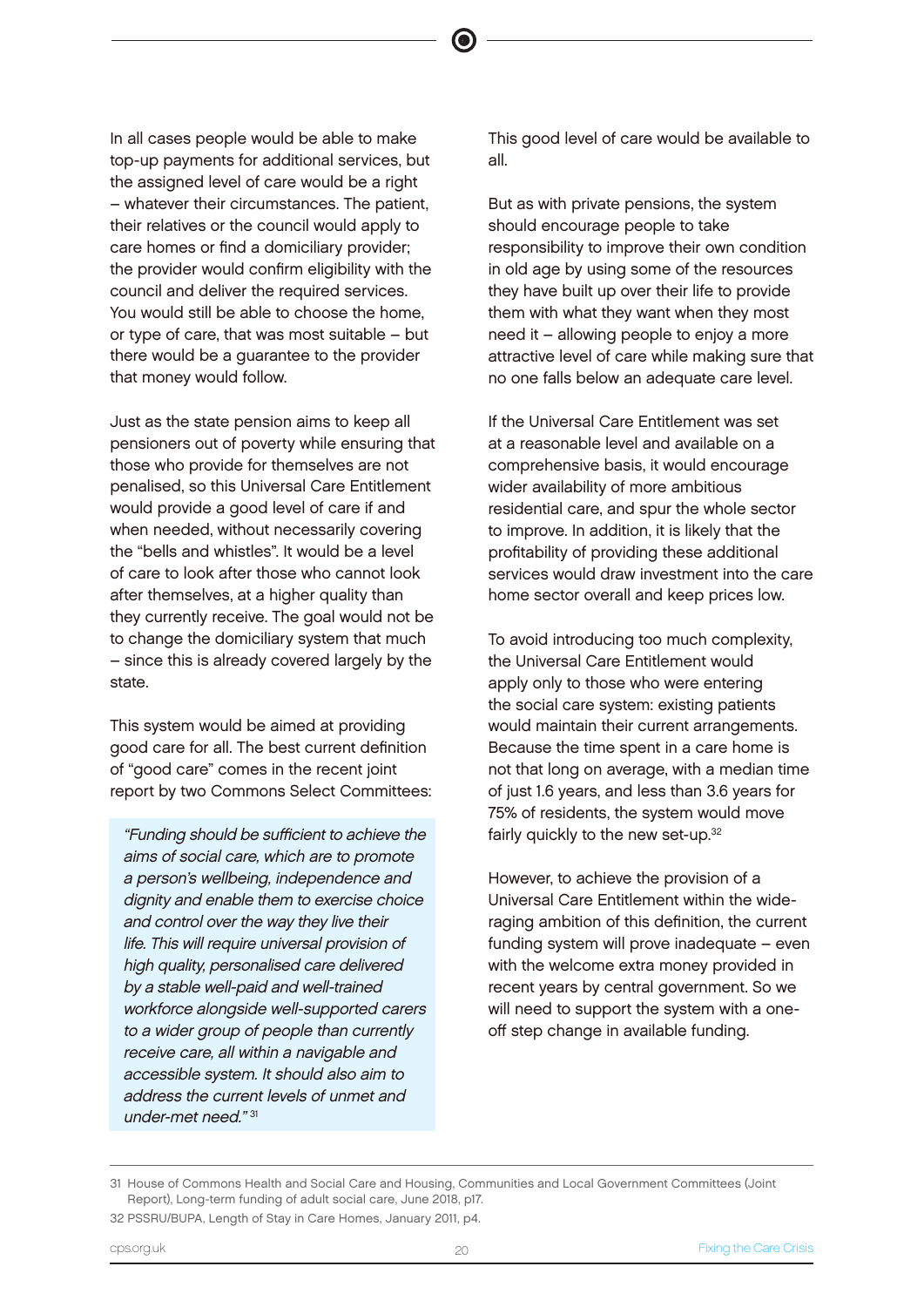#### How much might a Universal Care Entitlement cost?

The key to making the Universal Care Entitlement work is ensuring that the money provided is sufficient to cover the current costs of local authority provision – in other words, to cover the transition from new system to old. This requires an injection of money – and in the medium and long term it needs to be supplemented by both increased private contribution and a greater supply of care provision in both residential and domiciliary settings.

We could try to find this money by freezing public spending on social care and asking people to pay for the remainder from their own pockets. But this would be extremely difficult politically – because it breaches the public's expectation that everyone will get a decent level of treatment. It also fails the "something for something" test by making people pay more for their care without getting anything back in return – which proved so toxic a concept in the 2017 General Election.

The goal of the Universal Care Entitlement is to create a system where basic needs are supported. Since domiciliary care is largely state-funded in England, changes here will be limited. In Scotland, however, they have already increased the support given to the over-65s, and we can use this to make a broad estimate of what the Universal Care Entitlement might cost.

The Scottish system provides free personal and nursing care, at rates of £171 a week for personal social care and an extra £78 if nursing care is also required.<sup>33</sup> This takes care of personal hygiene, diet, mobility, treatments and personal assistance – similar to our Universal Care Entitlement, although it does not cover core accommodation costs. The total cost is £123 million a year. If we were to add the cost of basic accommodation on top, it would double to £246 million a year (these are obviously approximate figures).

Adjusting for the size of England's population the change would mean roughly £2.5 billion extra cost per year, in terms of supporting basic care needs for those who currently have to pay in directly.

**"** The goal of the Universal Care<br>Entitlement is to create a system<br>where hosis needs are sympatted Entitlement is to create a system where basic needs are supported."

How could we make up this funding gap, and put the system on a sustainable footing? I urge the Government to consider three options, in decreasing order of preference:

- Taxing the winter fuel allowance
- Making wider savings as part of the Spending Review
- If necessary, putting an extra 1% on National Insurance for those aged over 50

#### Taxing the winter fuel allowance

The Conservative manifesto in 2017 made a specific pledge to means-test winter fuel payments, with the money saved "transferred directly to health and social care". This policy was dropped after negotiations for a confidence and supply agreement with the Democratic Unionist Party.

A simpler, and less controversial, system would see the winter fuel allowance added to each person's taxable income – while being withheld altogether from higher rate taxpayers (who make up a very small number of very affluent pensioners). This means you do not need a separate and more complex clawback mechanism. This would raise £350 million a year towards social care.<sup>34</sup>

<sup>33</sup> Scottish Government data available at https://www.gov.scot/publications/free-personal-nursing-care-scotland-2016-17. 34 Removing the WFA from higher rate taxpayers would raise £100 million, and approximately £250 million would be raised from taxing the WFA for basic rate taxpayers by 2019-20. See Hansard, Steve Webb Written Answer (DWP), c148w, January 2013.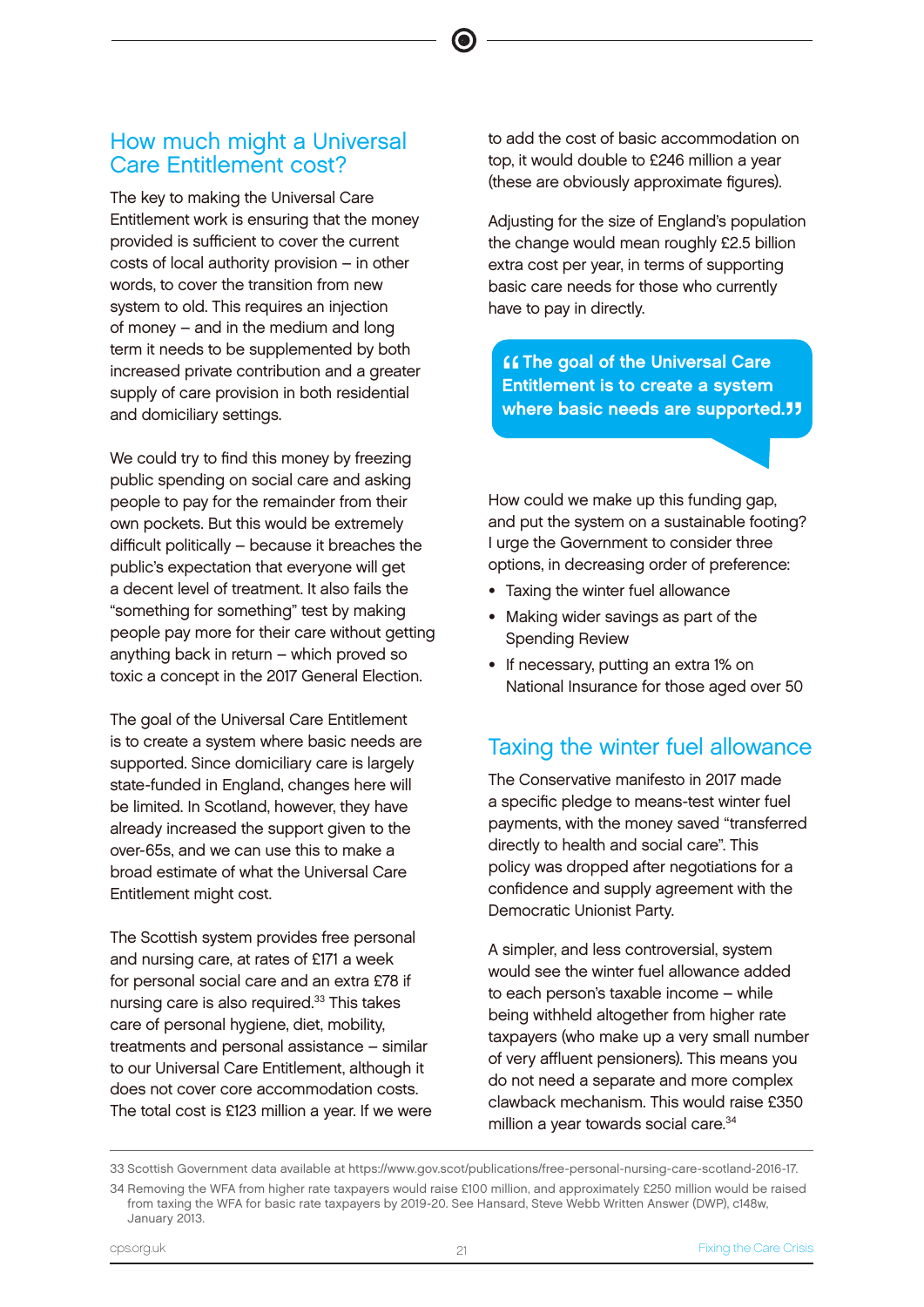#### Making wider savings as part of the Spending Review

The second option is to redeploy savings from other parts of Government into social care. The tax burden is forecast by the Office for Budget Responsibility to be £736.1 billion in 2018/19. This represents 34.6% of GDP, which is the highest level since 1969/70.<sup>35</sup>

The Centre for Policy Studies will, ahead of the Spending Review, be publishing work on areas within this spending envelope where the Government can make substantial savings. It has argued elsewhere that many of the savings it identifies should be used to ease the tax burden on the low paid, especially those coming out of welfare and into work. In another CPS report, Matt Warman MP highlighted the savings that could be made in local government by promoting unitary authorities, or devolving more spending decisions. Some of the money from such savings – or others identified by the Government – could and should be injected into the social care system, given the consensus (outlined above) that extra funding is needed.

#### A possible 1% National Insurance Contribution for those aged over 50

A final possibility, if the Government needed it, would be asking all those over 50 to pay an extra 1% National Insurance contribution. This is very much a last resort, but it should remain on the table.

Above all, this would need to be done in a way that ensures that people feel it is fair. By 50, most people will be considering their care needs – a survey of 1,000 older people in 2014 found that this is the average age that people started to worry about getting older.36 It should also be an age when most people have paid off a large part of their mortgage, and are starting to consider how to support themselves in old age.

Using the latest available data on the income and tax paid from HMRC,<sup>37</sup> there are about 7.9 million taxpayers aged between 50 and 64. We estimate that they have a mean income of about £39,210 per year. The National Insurance threshold was set at £8,424 in 2018/19, so the mean taxable income for these taxpayers was about £30,786. A 1% levy, which would mean an extra £308 a year for the average taxpayer between 50 and 64, would raise £2.4 billion a year – enough money to cover the funding gap. And while hypothecated taxation is rarely a good idea, it would be politically essential to make clear to this group that the money involved was going solely and directly to the care of the elderly, including their future selves.

**"** For social care to be truly<br>sustainable, we need to encourage **ff** For social care to be truly private provision as well. **11** 

Taxing the winter fuel payment and taking it away from those who are higher rate taxpayers, allied to either a National Insurance top-up or wider Government savings, would inject £2.75 billion into the system targeted only at residential and nursing care. This would be on top of the £6 billion or so that is already provided by Government.

This would cover the cost of the Universal Care Entitlement based on extrapolating the cost of providing care in Scotland to all, and put the system on a more sustainable footing in terms of making sure that everyone could have a good level of care.

However, to be truly sustainable, we need to encourage private provision as well, particularly for the more expensive non-care elements such as more expensive housing, which can help the sector overall. It is to this issue that I now turn.

35 For data on the level of national account taxes and size of the economy see OBR, Public finances databank. 36 CloudBuy, Survey into the Concerns of Ageing, April 2014, p7.

37 HMRC, Distribution of median and mean income and tax by age range and gender, March 2018.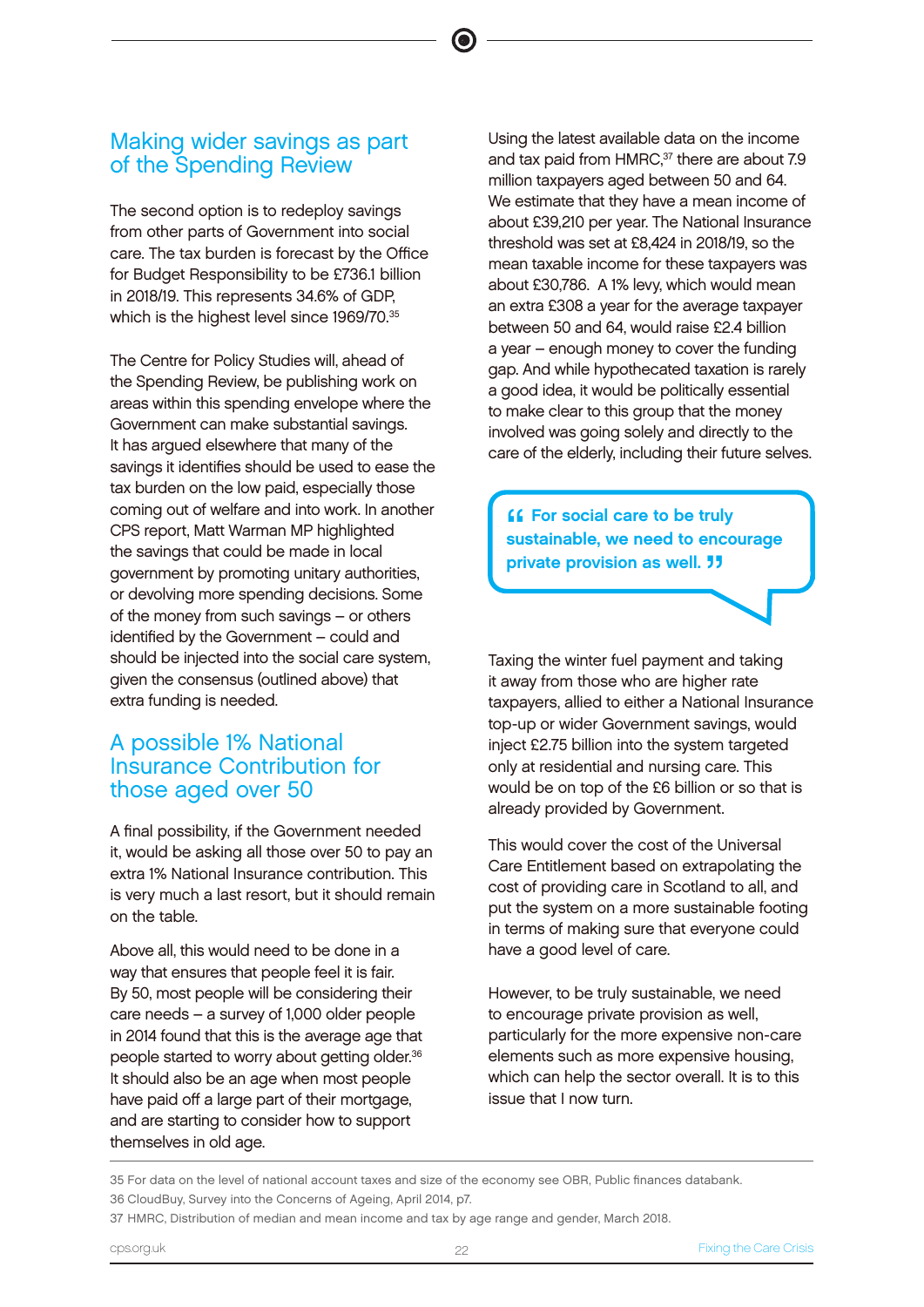## PART 3 The Care Supplement

Under the Universal Care Entitlement, the state would commit to providing a basic and good level of care – a significant reassurance for those who could not afford to fund their own social care, and also a way to ensure people are not discouraged from looking after themselves, or forced to run down their assets in retirement in order to qualify for an arbitrary threshold for free treatment.

But even if the Government does inject more money into the social care system, we will still not be able to give everyone the most expensive quality of care and quality of life – and never will.

So as with the pension system, we should also seek – at every stage – to encourage people to provide for their own futures, by putting money aside to top up their care and guarantee themselves peace of mind in their old age, not least when it comes to having to sell their home or face the costs of dementia.

At the moment, as outlined above, there is a significant "cross-subsidy" within the care home system. Those paying for their own care, in whole or in part, are seeing their contributions used to subsidise the care of other, poorer patients.

A key aspect of the Universal Care Entitlement is that, like the state pension, everyone will be able to claim it. This means that some core treatment costs which are currently being covered privately will be covered under it – everyone will be guaranteed that set level of treatment.

For the social care system to be secure over the long term, we need to increase the level of private funding flowing into the care system – but we also need to ensure that people are getting "something for something". We cannot simply ask them to pay more from their own assets or savings to cover their care costs without offering them something in return.

What I propose is that the Universal Care Entitlement should be accompanied by an optional Care Supplement – a new form of insurance designed speficially to fund more extensive care costs in old age, such as larger rooms, better food, more trips, additional entertainment and so on.

The inspiration for this would be the private pension system, which sits alongside and supplements the state pension – and is, increasingly, the norm.

**" COM COMP SHOULD SEE A** FOR SHOW STATE TO PROVIDE for the stage of the stage of the stage of the stage of the stage stage  $\blacksquare$ **ff We should seek - at every stage** their own futures.<sup>"</sup>

There would be one significant difference from the pensions system, however. Instead of simply receiving back whatever amount was in your pot, you would pay a set level upfront for one of a tier of products – for example, a £10,000, or £20,000, or £30,000 package, which promised a specified level of care in addition to that provided under the Universal Care Entitlement.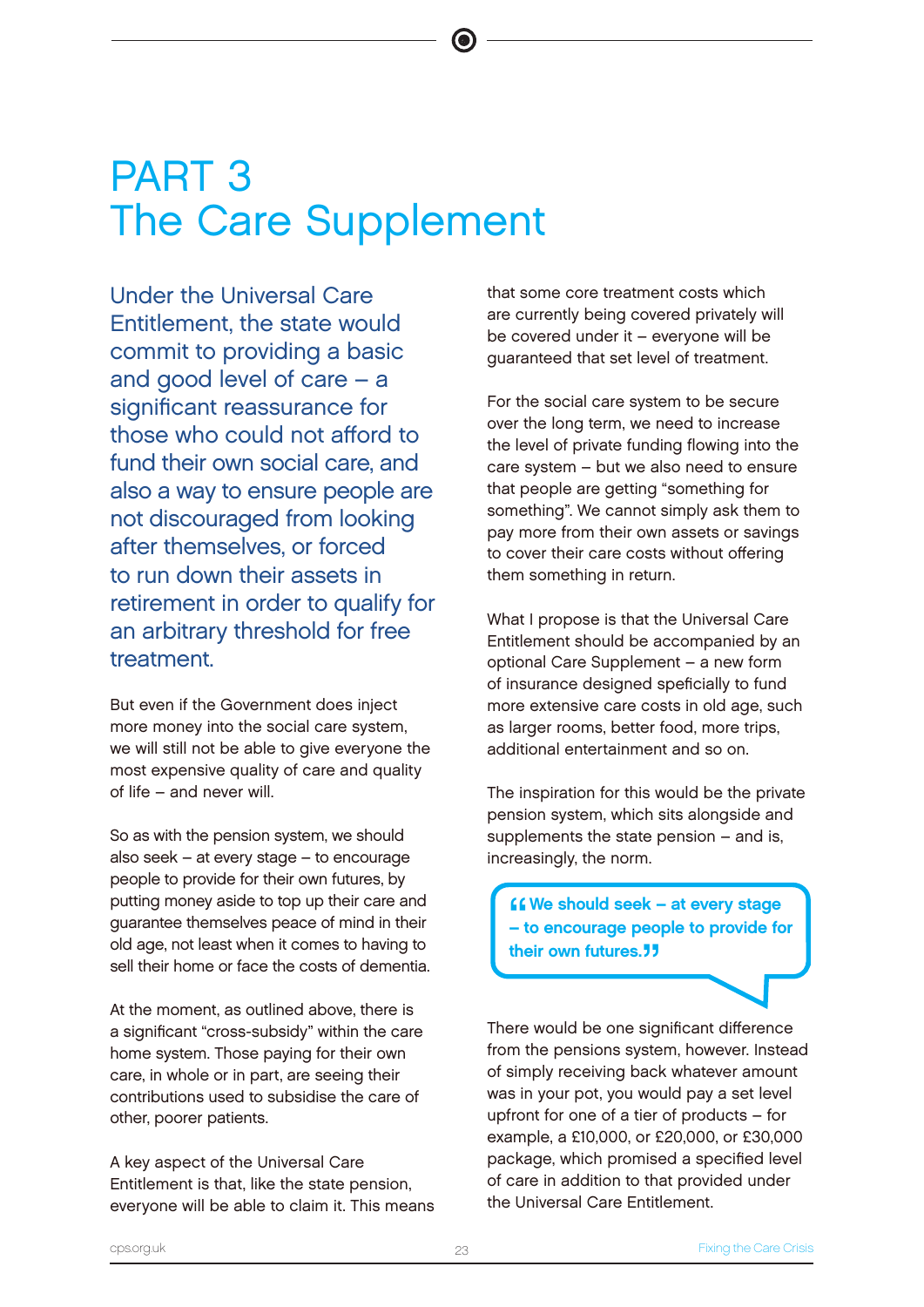These products would be standardised rather than personalised – in other words, insurers would not be able to charge you more because of what their testing had found in your genome, or because you had a family history of dementia. The reason for this is that, as mentioned above, social care needs are unpredictable. Some people will not need any care at all – others, especially those with conditions such as dementia, will need expensive and extended support.

What these products offer, crucially, is peace of mind. By pooling risks, the insurers offering these products will be able to guarantee good treatment – while crosssubsidising the most expensive patients with those whose needs end up being less intensive (or who do not end up needing care at all). And with a functioning insurance market in place everyone will have a guarantee that that is the limit of their costs – with no need to run down assets or sell your family home.

So how do we go about setting up such a system?

I propose that as people approach retirement, the Government should nudge – and, if necessary, shove – them towards putting money aside for this. They should be reminded about the Care Supplement when they hit 50, or 60, or when they take up their pension. Investment or savings products could and should also be developed which offer people the chance to compound the income they are paying in, in order to maximise the sum available later in life. (Indeed, this could link to the Lifetime ISA product.)

The key to this offer is flexibility. People could save in whatever way was most suited to their abilities, and their lifestyle. If they

did not want, or were unable, to put smaller sums aside on a regular basis, they could instead pay a lump sum on retirement – either taken from their wider pension pot, via equity release (deferred until after death if preferred), downsizing or from other assets or savings. There is also the possibility of the Government introducing an "opt-out" system, akin to pensions auto-enrolment, so that people save for their social care needs by default.

A big reason to adopt the Care Supplement model is that it ensures that payment is voluntary – people will have a choice about whether to pay, rather than seeing their tax bills inexorably rise. However, to ensure take-up is sufficiently high, information and education are going to be vital. For example, research by the Association of British Insurers (ABI) found that only 14% of people realised that a year in a nursing home could cost more than £30,000.<sup>38</sup>

#### "<br>Cri **ff What these products offer,** crucially, is peace of mind. <mark>"</mark>

Yet there is an applicable model in how private pension saving is encouraged in Australia. Since 2004, the Australian pension industry has operated a "Retirement Standard". This sets out a series of potential retirement outcomes ("modest retirement", "comfortable retirement", etc) with illustrative examples of the standard of living retirees can expect at each income level (such as whether they could afford annual foreign holidays, eating out once a week, etc).

Evidence suggests that this sort of guidance can have a significant psychological impact, encouraging people to think seriously about their retirement goals. A similar system could work well

<sup>38</sup> Written evidence from the Association of British Insurers, House of Lords Economic Affairs Social Care funding inquiry, November 2018: http://data.parliament.uk/writtenevidence/committeeevidence.svc/evidencedocument/economic-affairscommittee/social-care-funding-in-england/written/91955.pdf.

<sup>39</sup> Pensions and Lifetime Savings Association, Hitting the Target: Delivering Better Retirement Outcomes, October 2017, pp21-22.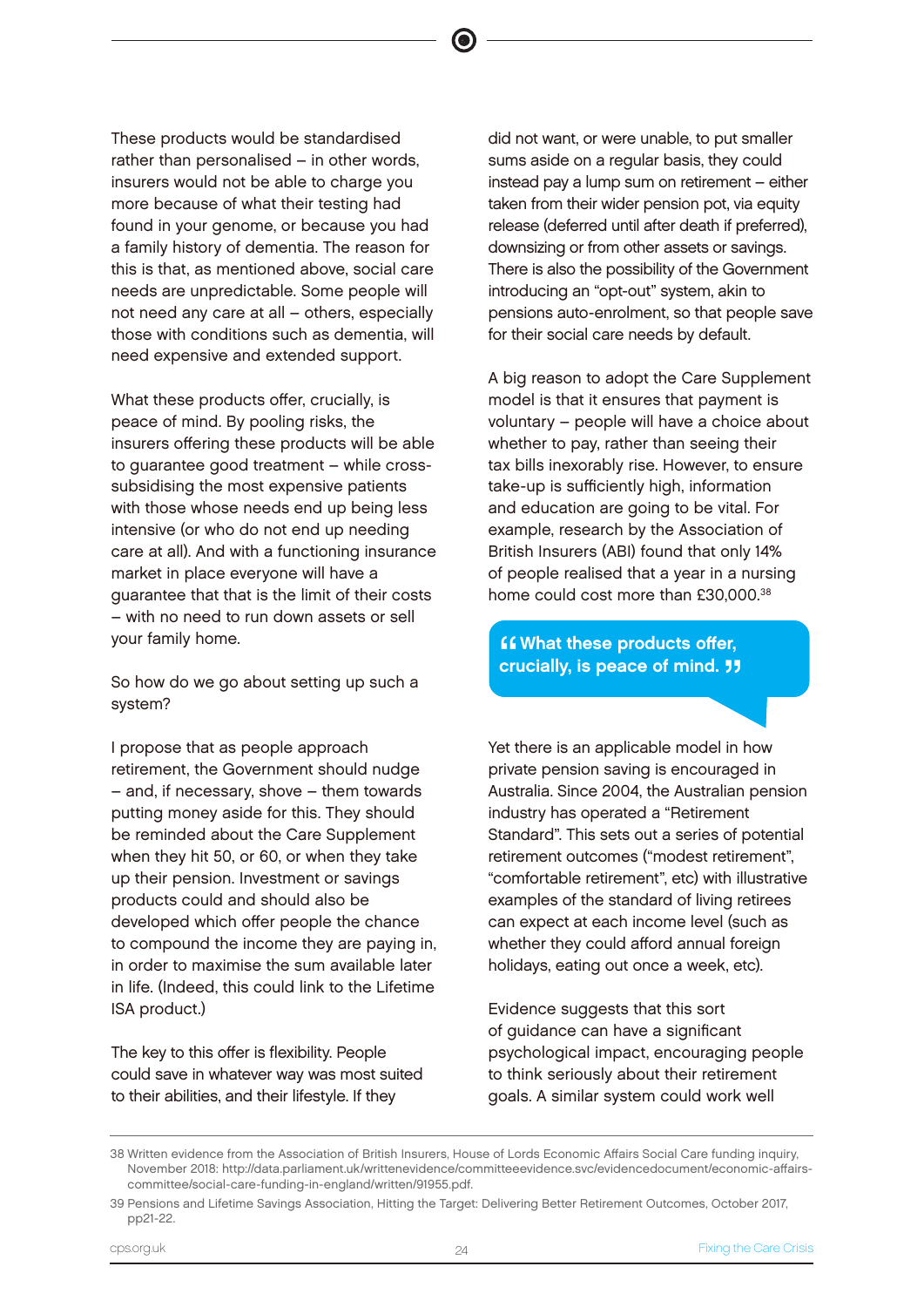for the Care Supplement, giving people a better idea of how much they will need to be paying in to ensure they can enjoy the quality of care they want for themselves.39

There is of course a question about the "long tail", the few patients with cripplingly expensive care needs. Andrew Dilnot's commission believed that for a functioning insurance market to develop, such patients would need to be underwritten by the state. But our model solves this problem by guaranteeing a decent level of care to all. The ABI have previously noted that "internationally private insurance appears to work best when complementing the state and the family in funding care", ideally with "predictable universal partial coverage", and where "the public system entitlement is clear".40

A 2012 University of Kent discussion paper which compared the markets for long-term care insurance across major developed countries concluded that *"*The experience of other countries suggests that private insurance for long-term care could potentially have a bigger role to play in the financing of long-term care." <sup>41</sup>

#### Funding the Care Supplement

In the long term, we would hope and expect that saving for the Care Supplement would become the norm – people would build it into their assumptions about old age. But if that happens, then how much money would it raise?

The total amount of housing equity owned by people over the age of 65 in Great Britain is £1.56 trillion. The amount of housing wealth

for each year in the over-65 cohort works out at just under £100 billion.42 On top of this, for every £1 of residential wealth there is a further £0.63 in non-residential wealth for households  $-$  excluding pensions. $43$ 

This means that as it turns 65, each annual cohort possesses approximately £163 billion in non-pension assets.

To work out how much extra the Care Supplement might contribute to social care spending, we will need two variables:

- The number of people who might take it out.
- The extent to which they would trade the one-off cost of the Care Supplement in order to protect the remainder of their wealth.

**CCThe total amount of housing equity**<br>
owned by people over the age of 65<br>
in Orest Pritain is 01.50 trillian **... ff** The total amount of housing equity in Great Britain is £1.56 trillion.<sup>"</sup>

On the first point, we could, at the top end of the scale, assume that the Care Supplement will have the same hit rate as auto-enrolment – strong take-up of which saw the number of employees with a workplace pension soar from 55% to 84% between 2012 and 2017.44 This would assume that we considered a nudge, or even auto-enrolment at the higher end of this range.

Since home ownership among older people peaks at around 80%, and those who do not own a home may only have limited savings in most cases, the latter figure is a rough upper boundary for the number who could potentially have the resources to pay for their own care.45

41 Comas-Herrera, Fernandez-Plotka & Wittenberg, Barriers to and opportunities for private long-term care insurance in England: What can we learn from other countries?, PSSRU (University of Kent), August 2012.

<sup>40</sup> ABI Pensions and Insurance Working Group, Developing Products for Social Care, 2014, p8.

<sup>42</sup> Savills, Over 50s hold 75% of housing wealth, April 2018.

<sup>43</sup> Calculated based on Distribution of aggregate household total wealth by age and wealth component, Great Britain, March 2018, Table B (using aggregates of the 65-74, 75-84, and 85 and over age groups).

<sup>44</sup> DWP, Automatic Enrolment Evaluation Report, December 2018.

<sup>45</sup> ONS, UK Perspectives 2016: Housing and home ownership in the UK, May 2016.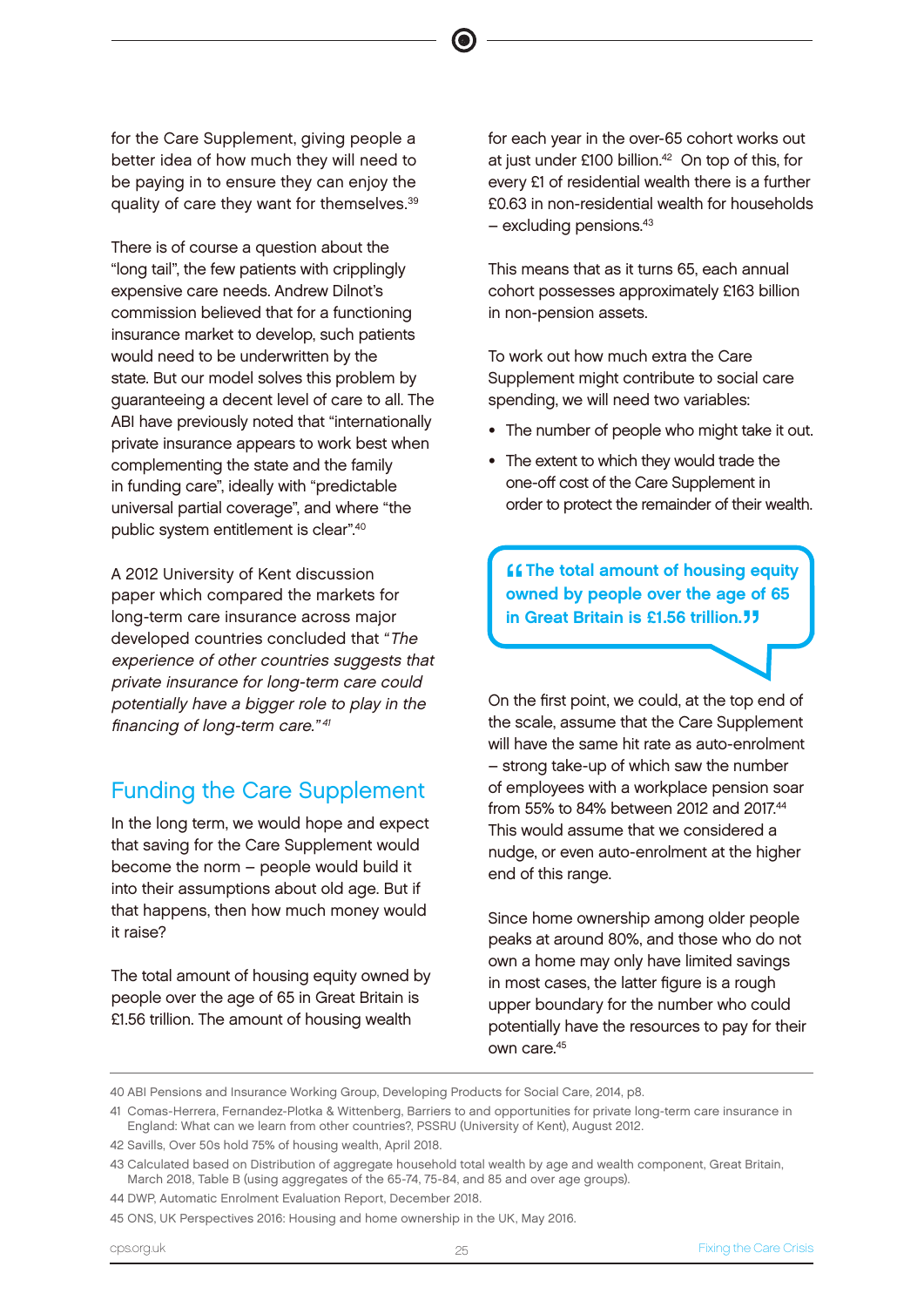It is of course extremely optimistic to imagine that take-up of the Care Supplement will be as extensive as pensions auto-enrolment. So let us be more pessimistic and say that a better proxy is the number of people taking out life insurance, since it indicates a similar propensity to guard against an uncertain future.

Around 48% of people aged 45-54 – the age when family, mortgage and other commitments peak – have life insurance.46 This seems a reasonable proxy for the lower bound on social care, in terms of how many would take up the Care Supplement at the age it was offered.

At a rough estimate, then, between 50% and 80% would likely be in the market for the Care Supplement, assuming it was an attractive enough product.

The question then becomes how much of their wealth people are willing to commit to buying such insurance.

People obviously have an incentive to pay into a private pension, because they are guaranteed to get the benefits (unless they die well before their time, and even then, a loved one will benefit instead). It is also easy to persuade them to take out insurance for other risks – such as fire, or theft, or skiing accidents – because while the likelihood of experiencing loss is low, the costs are disproportionately high.

In terms of social care, the odds are more finely balanced. Many people will need it – but equally, many will want to save themselves from the risk of having to sell their house or otherwise exhaust their assets.

Based on a study of existing insurance models, I have used a rule of thumb which says that people would be willing to put aside 5-10% of their housing equity in order to save

the remaining 90% for themselves and their families.

Given between 50% and 80% taking out a Care Supplement, who would be willing to put aside 5-10% of their assets in order to protect the rest, that annual wealth total of £163 billion gives you a figure of around £4 - £13 billion entering the system each year. In reality, I think that this figure is likely to be closer to the lower end than the higher end, but I include the full range as there is a possibility that we reach the top. We do not think that the funding would be lower than the bottom of this range.

**SC There is more than enough m**<br>available from existing housing<br>wealth to find the kind of incurs **ff There is more than enough money** wealth to fund the kind of insurance market set out here. **JJ** 

Another way to estimate the amounts available would be to start with the number of people, rather than the amount of assets. There are currently at least 700,000 people crossing the pension threshold every year, a figure which will rise in the coming decades to more than 900,000 when those in their late forties hit retirement<sup>47</sup>

Let us say, as above, that between 50% and 80% of these people have the means and motivation to subscribe to the Care Supplement. At a £10,000 level, that is between £3.5 billion and £5.6 billion in extra funding going into the system, with more to come as the numbers entering retirement grow. If the entry level for the Care Supplement was £20,000, the numbers would be higher still. (Obviously, the higher the basic level of the supplement, the fewer people will be inclined to take it up.)

<sup>46</sup> YouGov (Andrew Farmer), One in five no longer have life insurance policies, March 2014 and ONS, Overview of the UK population, July 2017.

<sup>47</sup> ONS population pyramid at https://www.ons.gov.uk/visualisations/nesscontent/dvc219/pyramids/index.html.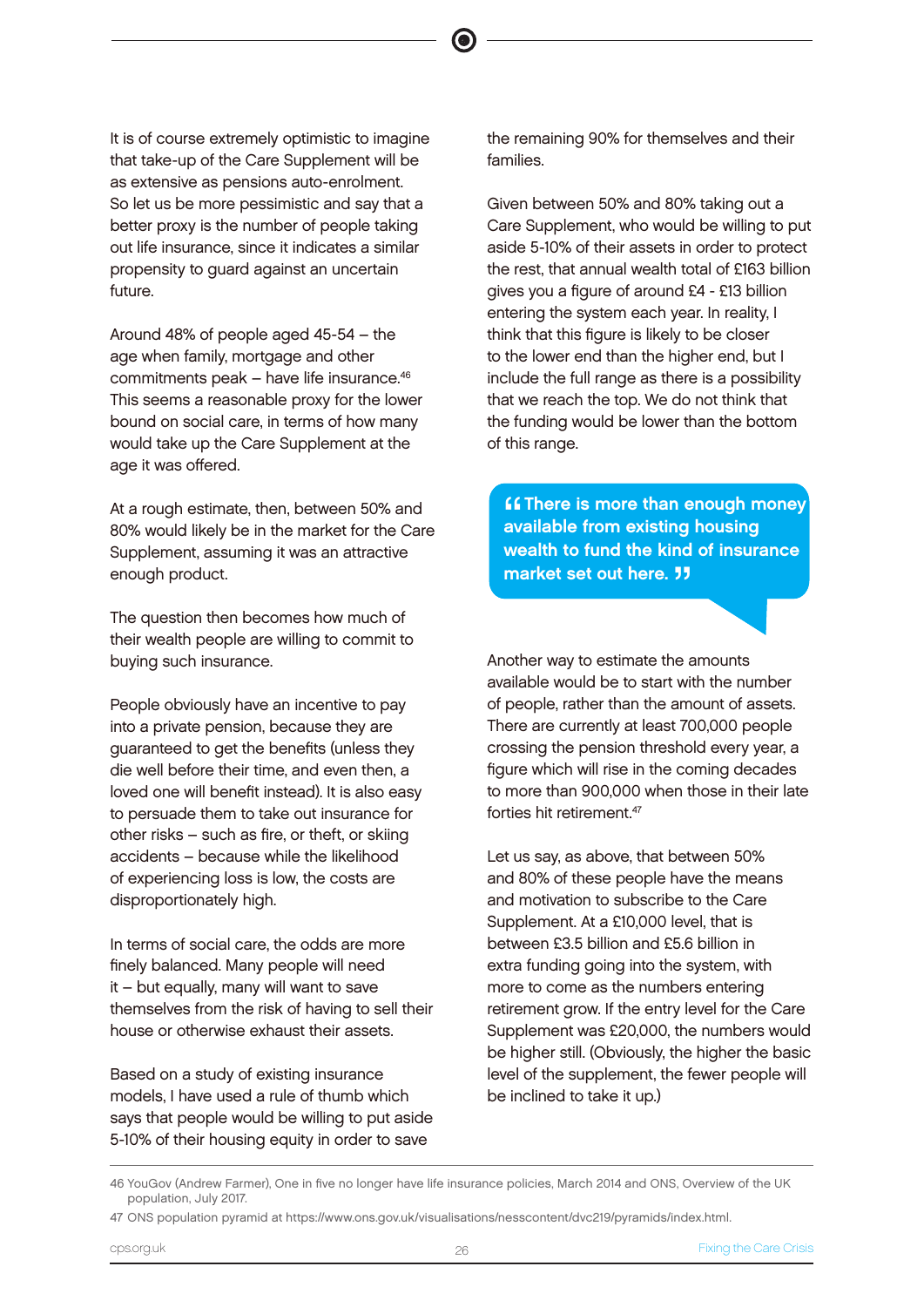This exercise is only approximate. But it illustrates that even without anyone increasing the amount they are putting inside in savings, there is more than enough money available from existing housing wealth to fund the kind of insurance market set out here – and to deliver a better quality of care.

As outlined above, the entire private contribution to the social care system at the moment amounts to £10 billion including user charges. Any sum that the Care Supplement would provide would therefore be a major increase – even using the lower range estimate at £3.5 billion, this would be around a 50% increase each year.

The really important thing, of course, is not that more money would be going into the system. It is that you would be able to offer peace of mind both for the individual paying the premium and their family. And it would be clear that you would get something for something – you would pay more to obtain more.

None of this, of course, precludes people opting out of the system – or deciding that they would like a more attractive care home despite not purchasing a Care Supplement. In such cases, they would be able to sell their property or use their wealth to pay for care as currently.

However, because there would be no pooling of risk for these people, the cost of any extra support would be directly paid by the care recipient. If you owned a house and did not take out a Care Supplement, and then became ill, you would receive the Universal Care Entitlement and so get support for your core care needs. But if you wanted care in a more desirable setting (e.g. a more attractive care home, more trips out, more activities on site) then you would need to pay for this entirely yourself using savings or housing equity.

Since contributing would be encouraged rather than compulsory, the Care Supplement would not be a tax, or any kind of state confiscation of wealth. It would instead encourage more people to save more for their old age, without introducing any new element of compulsion. This would be clearer and fairer than the current system of state and private provision.

#### Introducing the Care Supplement for those already in the system

The Care Supplement system, once introduced, would be designed to sustain the social care system over the long term. But it would also provide an immediate short-term boost as well – as well as providing immediate peace of mind to those already drawing down their pensions.

**"** The important thing is not the money, but the peace of mind be money, but the peace of mind both for the individual paying the premium and their family. **"** 

As I have said, the total amount of homeowner equity among over-65s is £1.56 trillion. Once we add in non-pension wealth, at the same rate of 0.63p per £1, this gives us £2.54 trillion. If even a fraction of this entered the system, it would revolutionise social care.

Obviously, the risk-pooling system would have to work differently for those already aged over 65. If you are still alive and healthy aged 80, your chance of needing care is higher than if you are alive and healthy aged 65.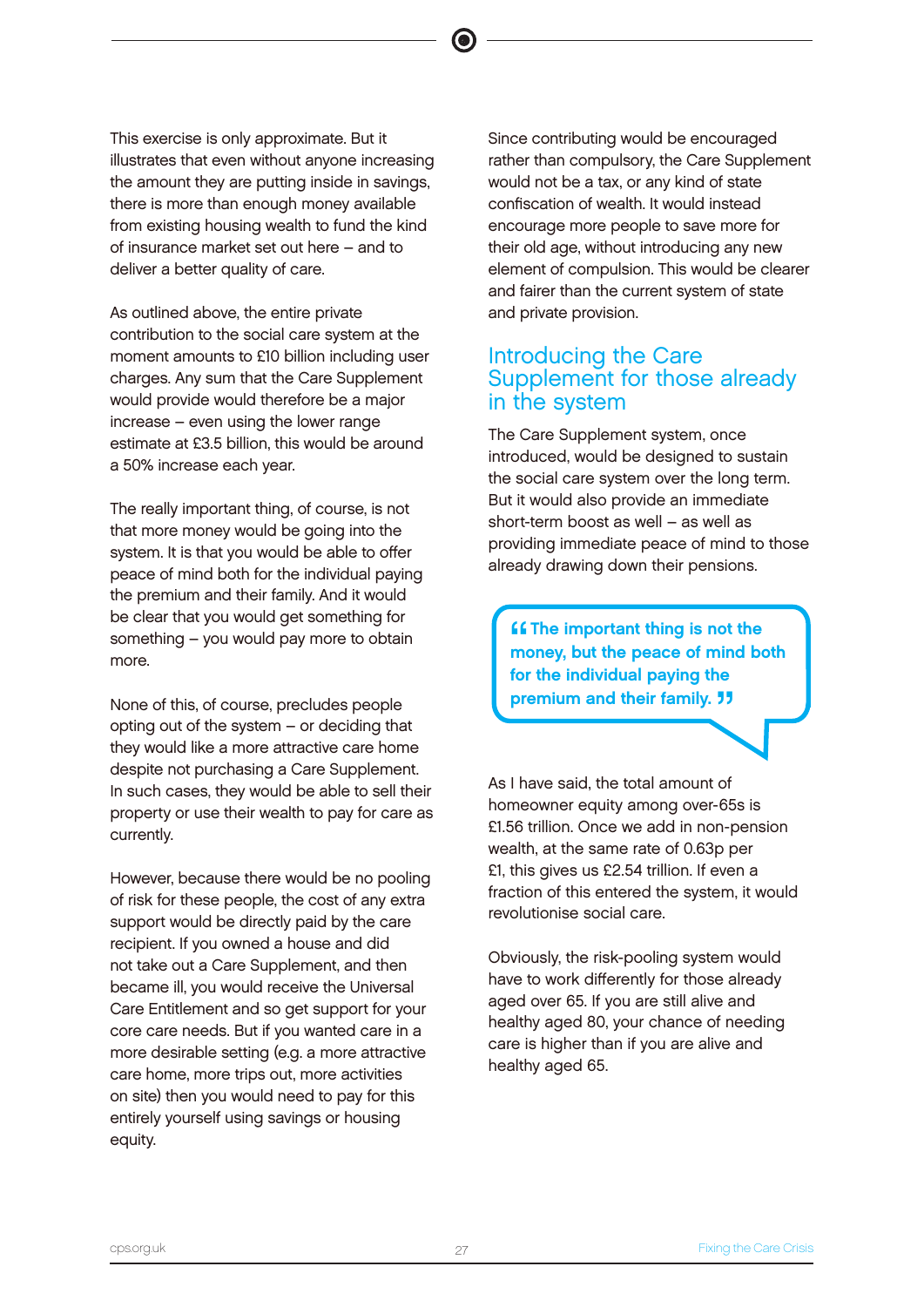But this can be left to the market – the important thing is to be able to offer the guarantee that for a set price, those of pension age will not have to sell their homes, and will be safe from the dementia lottery, and be able to rely on the Care Supplement to top up the Universal Care Entitlement provided to everyone.

We could even offer a version of the Care Supplement to those who are now entering care, since we want to encourage people to pool risk. This would inevitably purchase a lower level of support, given that it would not be cross-subsidised by those who never needed care but purchased a Care Supplement – but it would still buy that same peace of mind and allow people to pool and share risk.

#### How the pension model helps the NHS

As discussed in Part 1, there is an urgent and widely recognised need to ensure that people can move seamlessly from the NHS into social care. There is a real problem at the moment in getting people through the system, which is causing substantial delays, incurring substantial costs and threatening the functioning of the entire healthcare system during the winter months.

The Universal Care Entitlement will help address this issue of delays, since it will incentivise care homes to take more patients. But there is the potential to do more.

Under the NHS tariff system, the government pays a set amount per patient, depending on their condition and treatment.

For each extra day a patient stays in hospital, the average amount paid under the current tariff is £261.48 This compares to an average cost of care for older people in a nursing home of £87 per day or local authority residential care at £78 per day.

This saving of £170 a day may not sound much, but given that there are over 52 million hospital "bed days", the potential savings are enormous.

If, for example, you could accelerate the speed at which people are discharged into social care so as to reduce the number of bed days by 10%, it would produce savings of £1 billion a year.

**ff** For each extra day a patient stays<br>in hospital, the average amount paid **ff** For each extra day a patient stays under the current tariff is  $£261.$  JJ

We propose that, to further the integration of health and social care, NHS hospitals are able to buy places in the social care system either at that lower rate, or the equivalent level to the Universal Care Entitlement threshold when it is set by government. This could either be used to save the NHS money – or to provide more space for new patients to use those desperately needed beds, speeding the flow of patients through the system.

This would help to ensure that the current major increase in funding to the NHS over the period of the next Spending Review is supported by wider reform to ensure that social care can play a positive part in supporting the NHS in the coming years, rather than acting as a drain and lowering productivity in healthcare more widely.

48 NHS Improvement, National tariff payment system 2017/18 and 2018/19, Annex A.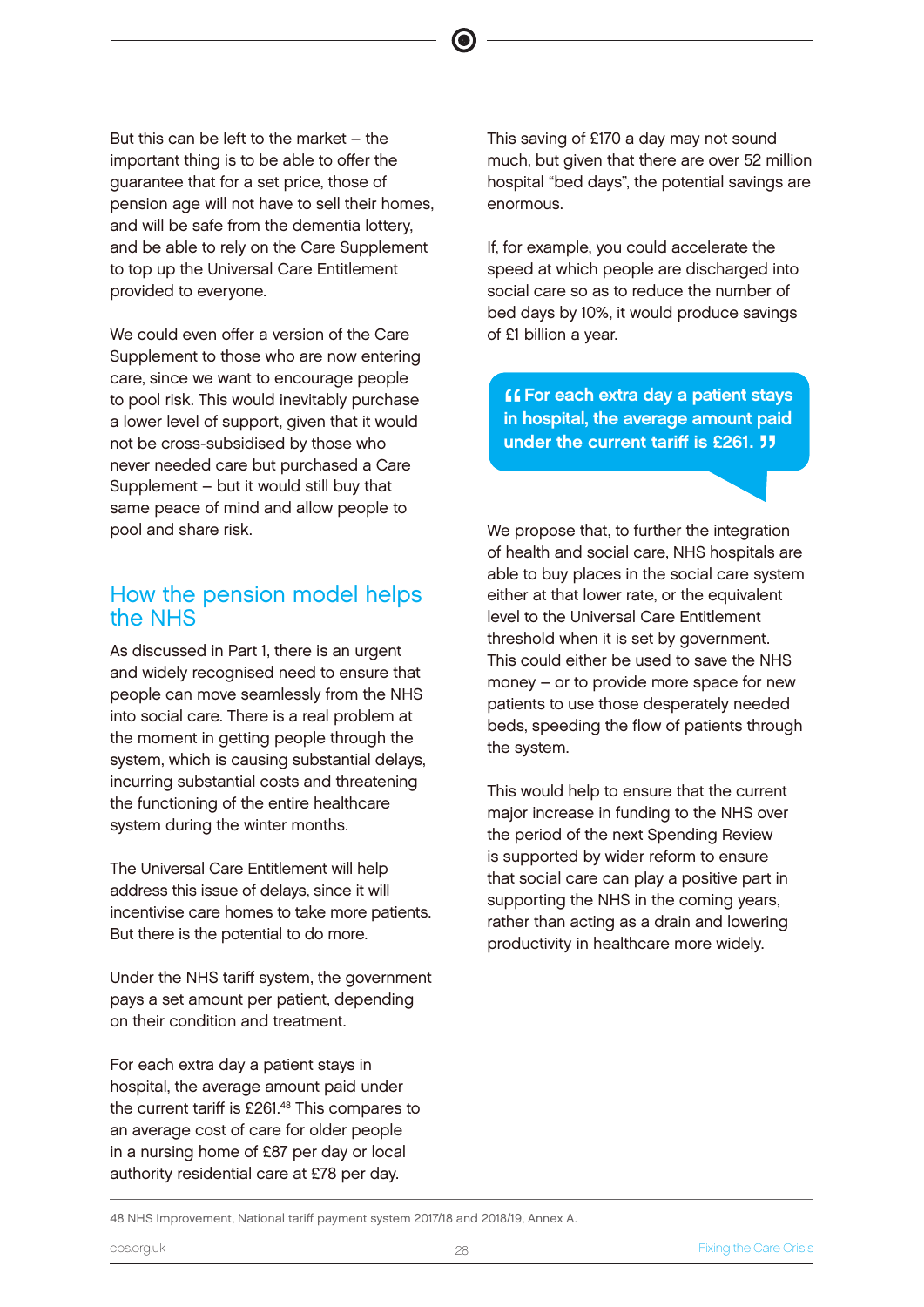## PART 4 - Reducing the Cost of Care and Improving its Quality

#### There is an obvious and pressing need to increase the levels of money flowing into the social care system.

But this will do little to put social care on a truly sustainable footing unless we also fix the supply side – in terms of both the care market itself and retirement housing.

The current system is arranged in a way that discourages investment in new care home facilities by penalising councils which support it and discouraging councils from giving planning consent for new retirement housing developments. Both these factors end up raising the cost of care, as well as lowering the quality of life for older people.

So on top of the changes already proposed, there are two areas that we need to tackle in order to reduce the cost of care and offer a better service to the elderly. First, we need to focus on increased and better care home and domiciliary support. And second, we need to focus on a major increase in retirement housing.

Once we have fixed the issues around councils being discouraged from providing this, we then need to look at how we can make councils live up to their responsibilities in this area to help reduce the cost of care and improve its quality.

#### The provision problem

As we discussed in Part 1, the UK suffers from a massive under-supply of retirement housing, with far fewer retirement homes – as a share of total housing – than countries like Australia and the United States.

It is hardly news that Britain is not building enough houses, of any type. But there is a particular problem with the lack of retirement housing. Councils are not responding to need and supporting the growth of retirement housing in their areas – in fact, despite the pressing need for more retirement housing they are actively incentivised to block such applications.

Essentially, many local authorities are wary of importing too many elderly people because they can see their care costs mounting up in the years to come, despite the evidence showing that older people moving into retirement living typically move only a short distance from where they already live and so remain within the same council authority. Councils in general are spending everincreasing amounts on social care – but the problem is particularly acute for those which find themselves losing workers and fearful of gaining OAPs in large numbers, for example the coastal towns. The result is a one-two punch: a fast-eroding tax base coupled with fast-rising costs.

The worse these financial pressures get, and the more severe the problems with social care, the more nervous councils become of approving planning applications for new care homes or retirement housing.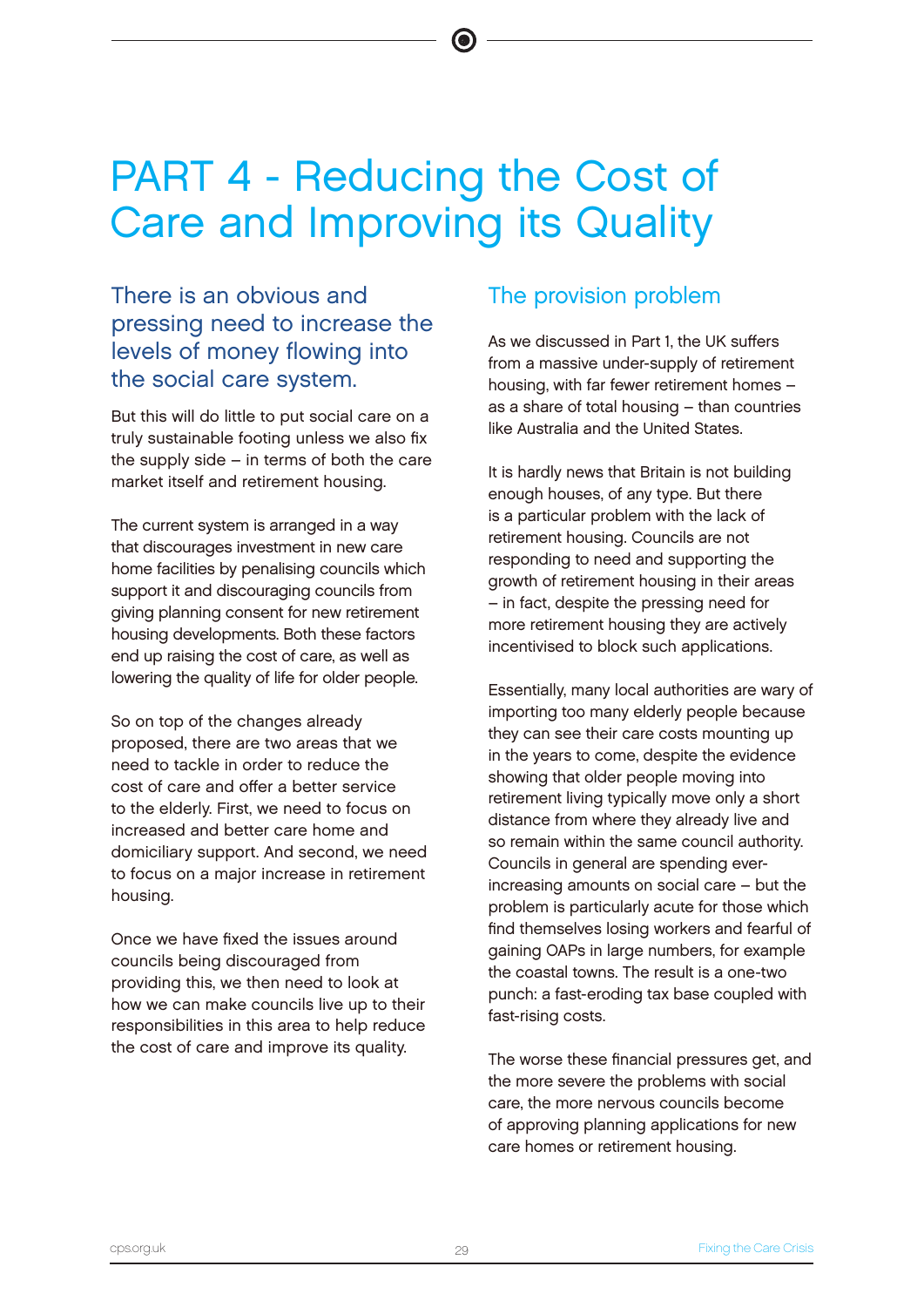At a Centre for Policy Studies debate on housing for the elderly last year, many councillors said that they had directly been told by other councillors that they could not support housing for older people in their area, because it would destabilise the local care system and effectively create a significant additional cost burden for the local council.

This mismatch between supply and demand is neither natural nor inevitable. It is the direct result of a system which forces councils to choose between saving themselves money – by building less accommodation for the elderly – and saving money for the country as a whole.

That is because the same incentives that push councils to avoid approving new retirement housing result in a higher bill for the state as a whole.

#### Returning to what works

Our proposals replicate a past system that had worked very well. In the early 1980s, the decision was made to guarantee national funding for those social care patients who could not afford to pay. This had two vital positive impacts:

- Private residential care could expand, with operators knowing they would be supported financially as long as the costs were not excessive.
- Local councils were happy to oversee this expansion of supply, as it had no impact on their budgets and funding.

The result was a boom in the number of care homes, and the volume of care home provision.

#### UK social care bed provision<sup>49</sup>

| Year                                 | Care bed<br>provision | % growth<br>per decade |
|--------------------------------------|-----------------------|------------------------|
| 1970                                 | 193,000               | ΝA                     |
| 1980                                 | 241,000               | 25%                    |
| 1990                                 | 444.000               | 84%                    |
| 2000                                 | 504,000               | 13%                    |
| 2018<br>(England only) <sup>50</sup> | 404,163               | ΝA                     |

As the table above shows, between 1980 and 1990 social care bed provision grew by a huge 84% across the UK, much faster than before or since.

Even accounting for the fact that the figure for 2018 is England only, which makes a perfect comparison impossible, it is clear that care bed provision has not increased much in recent years. Separate data showed that between 2012 and 2017, the number of care home beds in England increased by just 4.3% – while the number of people aged over 85 rose by 16.2%.<sup>51</sup>

A key factor is that in 1993, the NHS and Community Care Act reforms saw responsibility for care funding transferred to local authority budgets, with care management to help assess individual needs. Councils, responding to incentives, started to be less keen on encouraging older people into their area, because it meant more bills to pay. Sure enough, care home provision slowed dramatically.

The Competition and Markets Authority argues that "the current funding situation combined with uncertainty about future funding means that investors are reluctant to come forward to build the additional

49 Peace, The Development of Residential and Nursing Home Care in the UK, 2003.

<sup>50</sup> Oxford Brookes University: Institute of Public Care, Market Shaping in Adult Social Care, July 2017.

<sup>51</sup> Oxford Brookes University: Institute of Public Care, Market Shaping in Adult Social Care, July 2017, p5.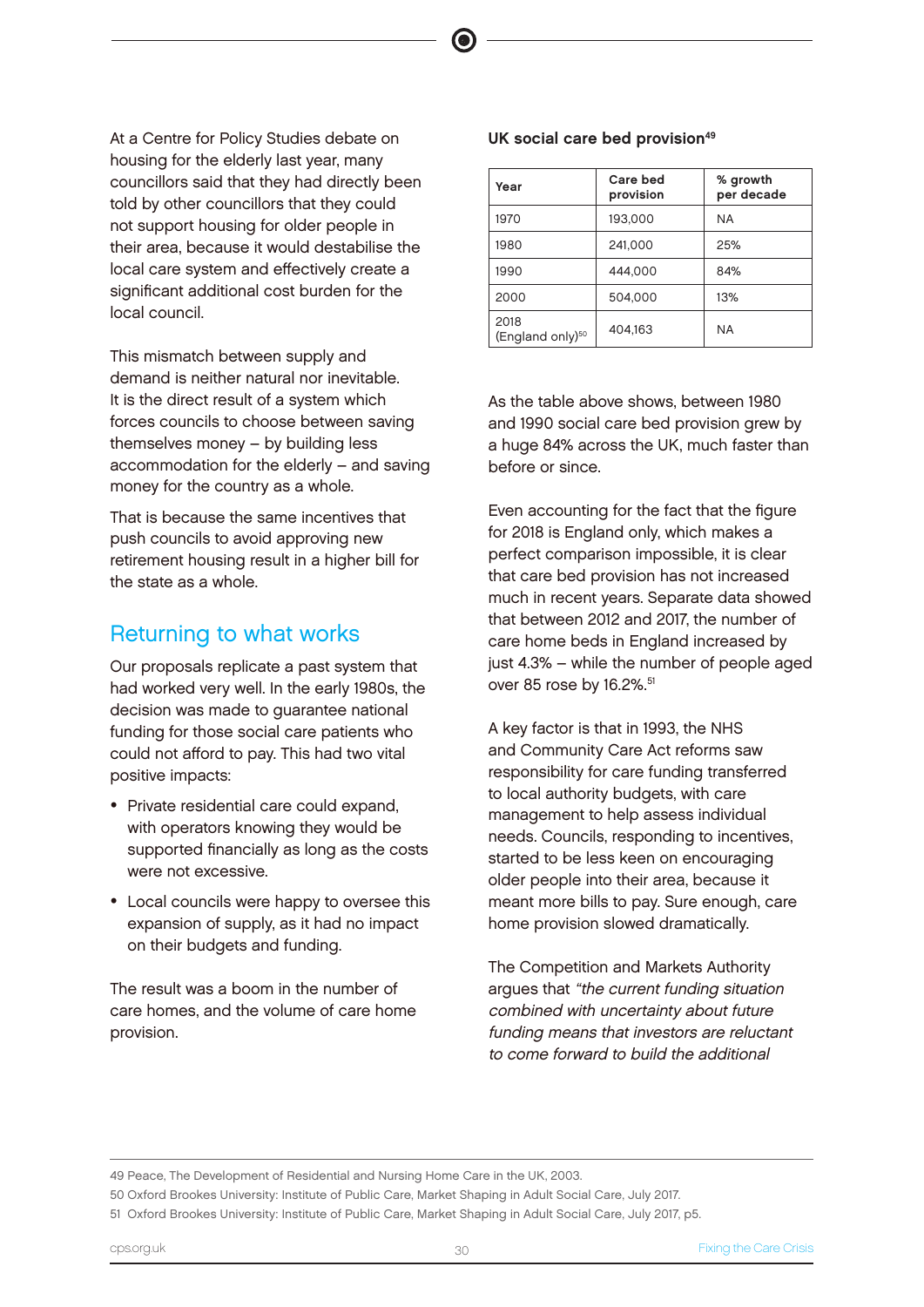capacity needed… investors are reluctant to invest in additional capacity focused on LAfunded residents." $52$ 

This has impacted on not just the stock of care home places, but their quality. A review by Christie and Co. found care homes built after 2000 tended to have better facilities, with "a substantial difference in the quality" of assets and their suitability for residential care purposes between homes developed before and then after 2000 – the majority of facilities developed post 2000 are purposebuilt facilities with an architecture to facilitate high-quality and efficient care, appropriate levels of social space and amenities such as a hairdressing salon and café". 53

The problem is that, as Christie and Co. also found, only 17.2% of cares homes fell into this category of post-2000 homes.

**Constitution Constitution Constitution Constitution Constitution Constitution Constitution Constitution Constitution Constitution Constitution Constitution Constitution Constitution Constitution Constitution Constitution ff Getting back to the same levels** equivalent to a £3.4 billion cash injection.<sup>77</sup>

Not only are older buildings more expensive to maintain, but they are often not the right size. The CMA found that "care homes have 40 beds on average. The average size of a care home has been gradually increasing with the optimum size considered to be around 60 to 70 beds."<sup>54</sup>

Larger care homes are able to offer better economies of scale – not just in terms of staffing costs, but in terms of more space for kitchens, social spaces, hairdressers and so on.

This is particularly important since the standard of living that people expect in care homes has, rightly, been rising.

The fact that care homes are, on average, older and smaller than they need to be has a crucial knock-on effect. Productivity in the care home sector has been steadily falling in recent years – resulting in a loselose situation where the Government has to pay more, and the quality of care still deteriorates.

This helps explains why, since 2000, productivity in the social care sector has fallen by nearly 20%.<sup>55</sup> If we could reverse this – just getting back to the same levels of efficiency as in 2000 – it would be the equivalent of a £3.4 billion cash injection. Even just making good half of the productivity damage would inject another £1.7 billion, equal to a 15% increase in Government support for social care.

For councils, the reformed system outlined in this paper would break the link between size of the elderly population and pressure on social care budgets. This in turn would make them councils feel that they could expand the supply of local care provision and retirement housing. This would free them from the present tragic dilemma under which the councils that do most to live up to their responsibilities to the elderly face the gravest financial pressures. It would encourage a major increase in care provision and help increase productivity as well, a win-win situation.

52 HCLG Select Committee, Written evidence submitted by the CMA, March 2018.

53 Christie and Co., Presentation to the National Care Association, November 2017, p13.

54 CMA, Care Homes Market Study, November 2017, p33.

55 ONS, Measuring adult social care productivity in the UK and England, June 2018.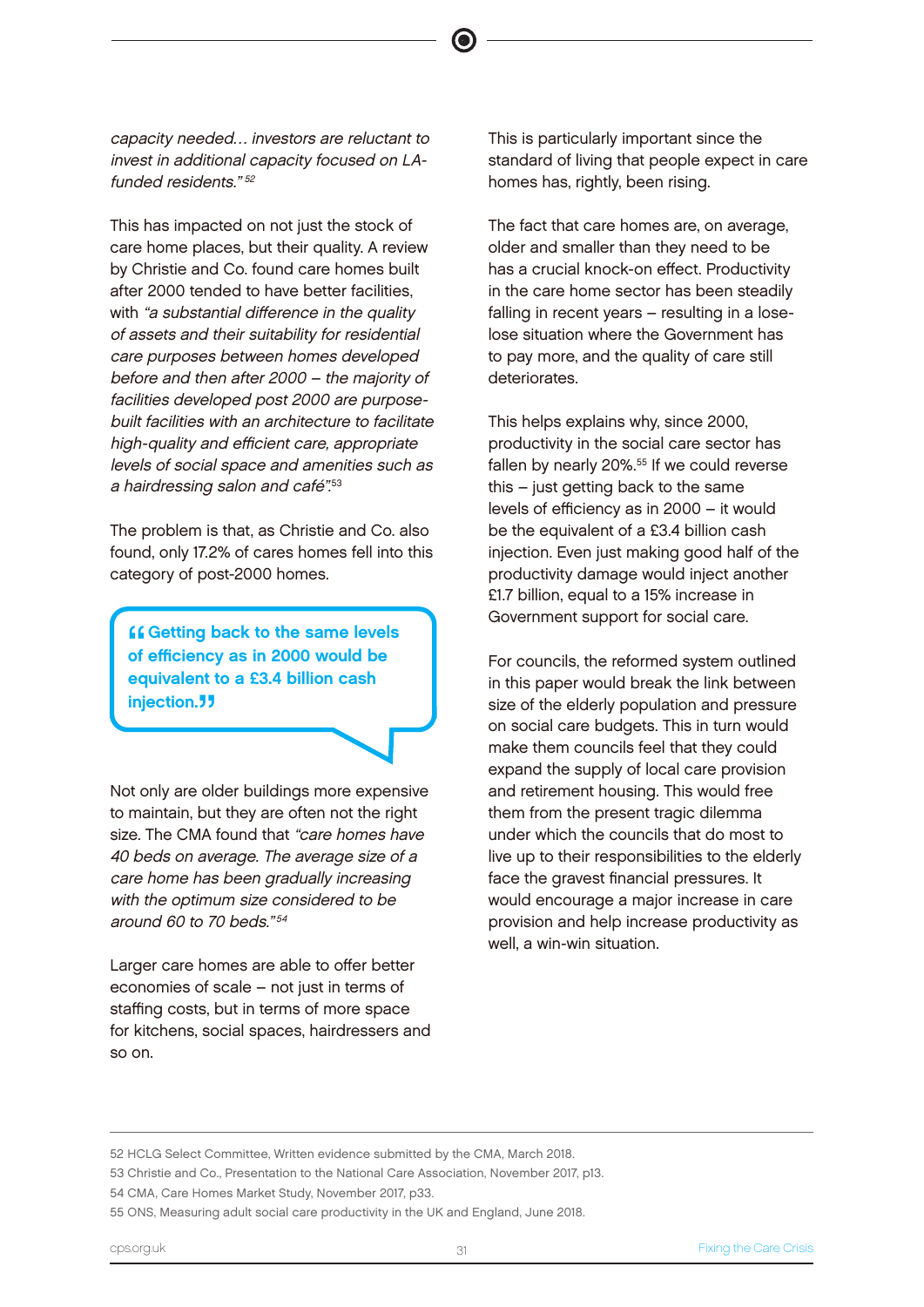#### Delivering more and better care provision due to guaranteed and higher payments

Moving to a system in which local councils do not see elderly people as a drain on their budgets will certainly help increase provision. But if we want to repeat the major increase in care home capacity seen in the 1980s, we need to do everything we can to encourage private provision too.

**"** Changing the incentives will<br>make councils look more kindly make councils look more kindly on proposals for purpose-built housing for the elderly.<sup>"</sup>

Research by the Competition and Markets Authority suggests that the limited number of providers who are currently building new care homes are actively choosing locations with higher proportions of selffunded residents and avoiding other areas. Investment in new care homes is also going almost entirely into those aimed at self-funded residents, with negligible sums directed at the local authority funded ones.<sup>56</sup> At the same time, capital expenditure on existing care homes of this kind has largely been limited to basic refurbishments or improvements necessary to meet minimum care standards<sup>57</sup>

Not only do these proposals ensure councils have no reason to prevent care homes being built, it also gives care providers positive reasons to expand. By giving care home providers a guarantee of payment for each patient, and eliminating the gap in funding for those accessing the core social services provided by the Government, we will give them confidence to invest. Creating a pool of funding for private top-ups will also ensure that more money flows into the sector.

56 "Care Homes Market Study: Appendices and Glossary," D3. 57 "Care Homes Market Study: Appendices and Glossary," D3. 58 Retirement Confidence Index, McCarthy & Stone, August 2018.

Under the new system, councils will still have an important role, coordinating between patients and care homes, and making available online CQC reports on local care homes so that those having to plan for this eventuality can be as well informed as parents choosing a school for their children.

However, because the system will not be paid for by councils, their role will be to oversee and supervise. This will help to encourage an honest assessment about needs in the local area, as it will no longer be in councils' interest to discourage the construction of care facilities. Indeed, councils will feel that they should encourage good care provision in their area because it is something that local voters are keen to see (especially since older voters tend to be more likely to turn out in local elections).

#### Increasing the supply of retirement home provision

Not only is there a supply side issue, there is a demand side issue. At present, people fear the potentially unlimited cost of social care, should they lose the dementia lottery.

The result is that elderly people are tending to stay in homes that are often larger than they need, and potentially unsuited to their needs. As with so-called "bed-blockers" in the NHS, this flows back through the system, meaning that the next generation down cannot move into larger family homes because their current residents are not selling up.

No one should be forced to sell their home. But as pointed out above, Britain's stock of housing specifically designed for the elderly is pitifully small. Research undertaken in 2018 by McCarthy & Stone indicated that 1 in 5 people aged 60 or over would be interested in downsizing to a retirement property were the right place available.<sup>58</sup>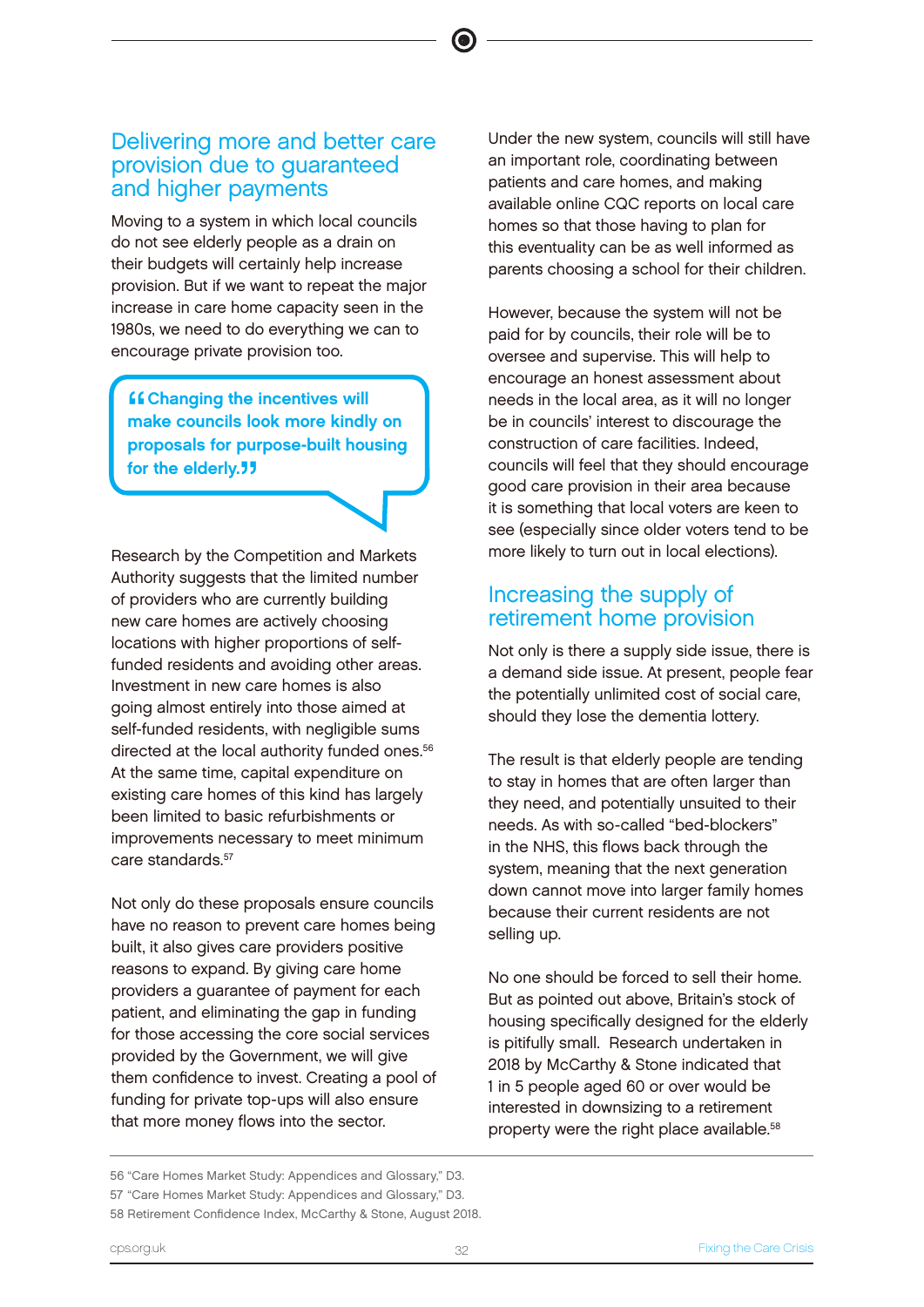So how do we change this? Obviously, changing the incentives will make councils look more kindly on proposals for purposebuilt housing for the elderly. They will no longer be forced to choose between what is best for them as a council and what is best for their residents – and for the country as a whole.

Some of the blockages to this happening are not regulatory or financial, but emotional and cultural. For the individual, or couple, their house is not just a store of value but a store of memories. For many people it is a significant part of their identity. Equally importantly, it may be an even greater part of their children's identities: not an asset, but a home.

The lack of specialist housing for the elderly itself contributes to the growing demand for more expensive care home places, and the pressures on the NHS. Even more importantly, it reduces the quality of life of older people.

It is an almost universal phenomenon that people want to stay in their own homes for as long as possible. It is hard to quantify the impact that being forced out of your home has on your quality of life. But it is certainly possible to quantify the healthcare impact. As we noted in Part 1, each year that people spend in retirement housing saves the Government £3,500. Another study has found that on average, costs for those with entry-level social care needs were 17.8% lower in specialist accommodation vs general needs, saving £1,222 per person per year. For those with more intensive social care needs. the savings were greater, with a 26% cost difference between specialist and general accommodation, saving £4,566 per person per year.59

Creating more specialist retirement housing, which people could downsize to at the appropriate moment in life, would save the

individual, the NHS and the local authority money. We therefore need to do all we can to encourage downsizing into retirement homes as the last piece of the social care puzzle.

The introduction of a Universal Care Entitlement should remove the disincentive for councils allowing more to be built. However, it will take time for councils to begin to focus on developing this area and the Government needs to push them to ensure that more is done in the short to medium term.

**Solut is an almost universal<br>phenomenon that people want If it is an almost universal** to stay in their own homes for as long as possible.<sup>"</sup>

I propose that the Government takes forward two supporting measures as recommended by the House of Commons Housing, Communities and Local Government Select Committee:

- 1. Requiring every council to have a target of housing for older people in their local area, with a strategy on how this will be achieved.
- 2. Creating a "use class" to help achieve meeting this target.<sup>60</sup>

I would then add that the Government should start consulting now on what action should happen if a council fails to meet its target, so that areas which are not meeting the needs of older people would see measures being taken to bring them up to scratch. In the long run, this target is likely to prove redundant, but given the current failure to support older person housing, there is a need for a short-run push by the centre on this.

59 Extra Care Charitable Trust/Aston Research Centre for Healthy Ageing, Better Lives, Health, Future, June 2015. 60 Housing for older people, House of Commons Communities and Local Government Committee, 2018.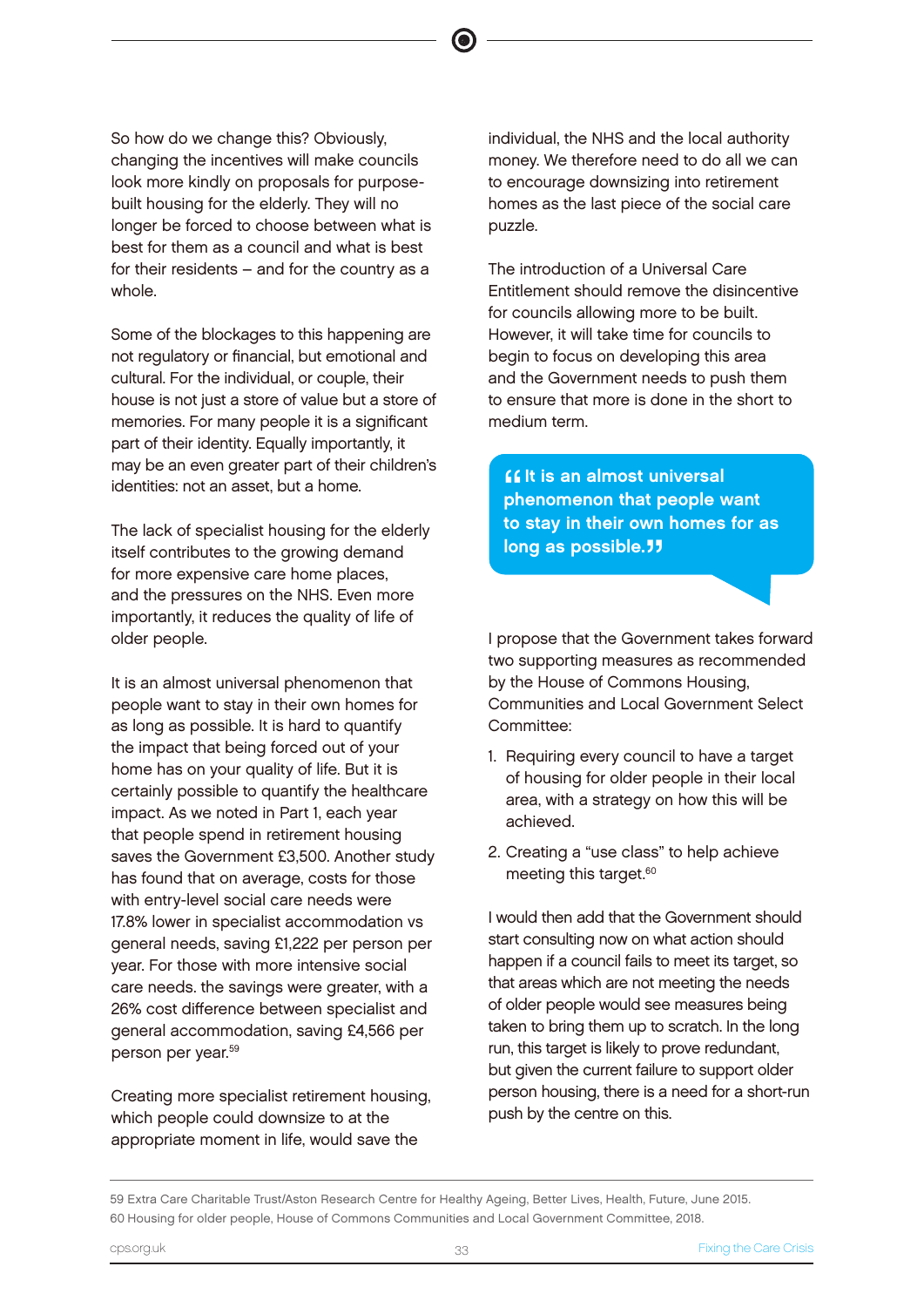As the Select Committee discussed, there is clear evidence that land is difficult to obtain for older person housing. Even where the council was ambivalent or supportive of retirement housing, there were issues that would make it more difficult, not least the fact that older person housing has a higher level of communal areas and other costs which make it more expensive to build than other types of flat (all other things being equal), and which often mean long and difficult wrangles in planning, which can sink projects.

Sadly, in some cases this wrangling is likely to be just a way to block such housing, but we cannot assume this to be the case across the board. Those who build such retirement developments and the Select Committee argue strongly for a complete exemption for Section 106 and Community Infrastructure Levy costs, which are usually charged in return for planning permission.

At the very least, creating a new use class would allow for a more realistic and simpler system that charged a lower rate for retirement housing than for other housing (just as already happens with student housing in many areas, where it is understood this has a different cost base from typical homes, and this makes it much quicker and easier to get sign-off).

A more streamlined planning regime for retirement housing would also encourage existing mainstream developers to enter the retirement market as part of their portfolio on a development, thereby supporting the diversity of mix recommended in the Letwin Review.

For understandable reasons, many of the public policy incentives to date have favoured conventional mainstream housing as a means of assisting first time

buyers. Were planning policy to act as an inducement to deliver more retirement housing, the range of builders entering the market, and in turn the diversity of choice available to older home buyers, would kickstart a renaisance in the retirement sector.

The typical retirement providers argue using official data that they make an average planning contribution of £6,285 compared to £33,000 per unit across all units.<sup>61</sup> However, this is only after costly and time consuming arguments with officials who try to treat retirement homes as if they were standard properties. There is a clear argument that even if some payments are retained, the current system needs to change to make clear that planning officials and councils should not treat retirement housing as if it was similar to other homes.

In the long run, this should help save the public purse serious sums of money – if for example we managed, over the next five years, to increase the number of owneroccupied retirement housing units being built to 30,000 a year, this would save £126 million in the first year, and £1.26 billion by year 10, given the HCA figure of £3,500 in health and social care costs per person per year.62

In addition, it would help give people a greater feeling of control in their life, by giving them access to a home that was suited to their needs. As was noted earlier, retirement housing's share of total housing in the the UK is almost ten times smaller than in other, similar countries, so there is clearly a structural failure in terms of providing what people would like.

<sup>61</sup> Retirement figures relate to average yearly planning contributions made by members of the HBF who are retirement providers, taken from data over the last two years. Mainstream figures are calculated by dividing the £6 billion of planning contributions made in the year by the total 2016/17 new build housing starts of 183,570 (HBF numbers).

<sup>62</sup> Assumes 1.2 people living in each retirement unit, which is then multiplied by the number of units and the HCA's figure of £3,500 per person saved each year in health and social care costs.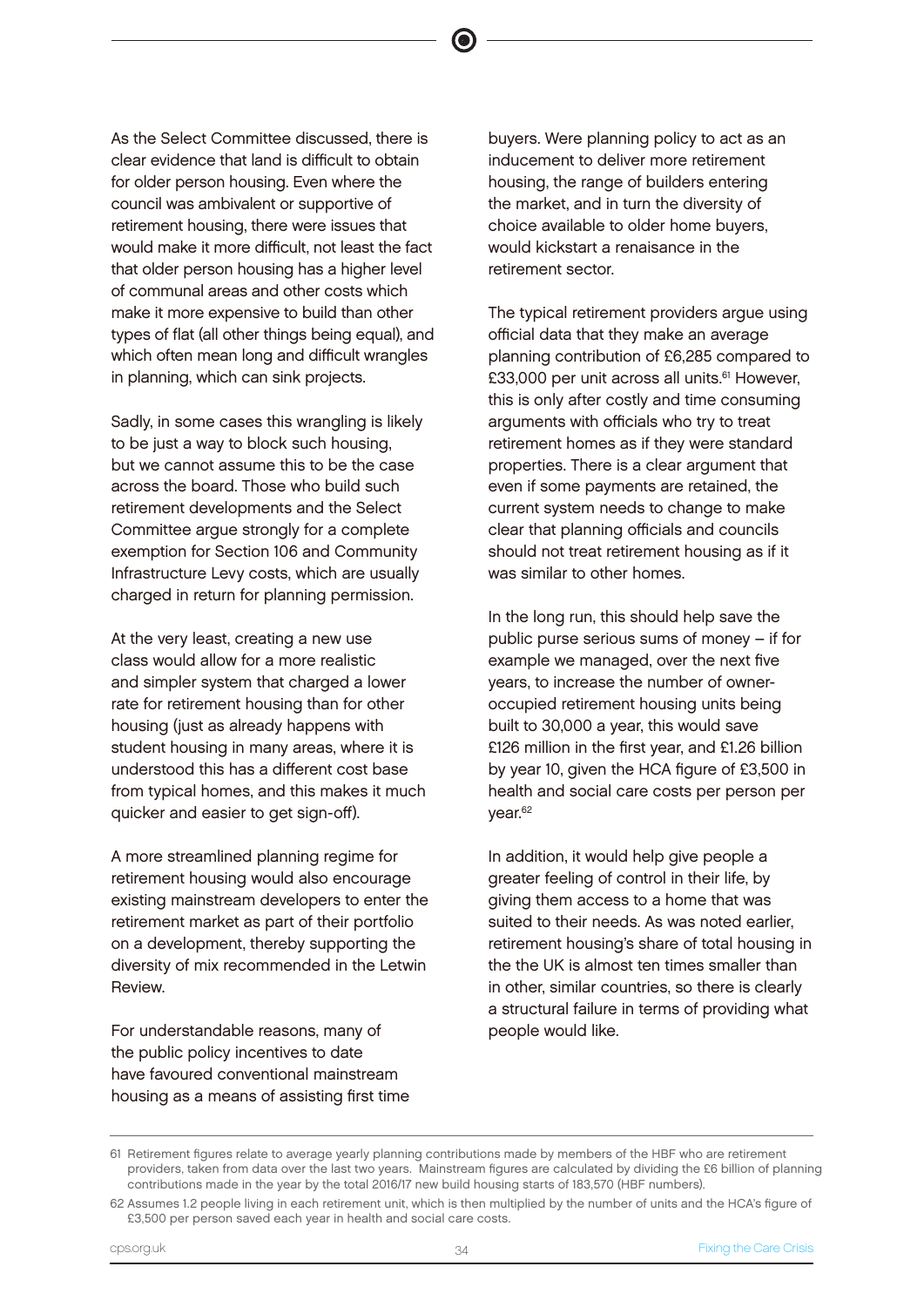## **Conclusion**

Social care is that most intractable of political dilemmas: a subject which requires a degree of consensus but which is also urgent, complex, and emotionally charged.

The easiest solution politically is to say that everything must be free at the point of use, and that the funding to pay for this can come from "the rich" (defined by everyone as someone richer than them). But the financial mathematics simply do not add up. Nor would the system be particularly fair – as even the most spendthrift socialist cannot seriously believe that it is the job of the state to pay for fully equipped gyms and bistro bars in every care home.

This report sets out a way to establish a system that provides more money and spends it well; is fair across generations and for each individual; and increases competition and the supply of care and retirement housing. The exact level at which the Universal Care Entitlement would be set, or of what each of the tiers of the Care Supplement provides, would need to be carefully calculated by the Government and insurance industry respectively – but I am confident that we can make it work.

Politicians on all sides have a duty to behave responsibly on this matter. In return, the Government in its forthcoming Green Paper needs not only to set out the options but at least give some indication of a preferred set of solutions.

I am of course conscious that the current parliamentary arithmetic means that a solution is difficult to achieve in this Parliament. But we need to stop avoiding this issue.

Ultimately, the key to reaching a solution on this issue is fairness. Simply increasing taxes on the working age population will be unfair to the young, who will end up paying for the care of several generations. Equally, simply asking the "comfortable elderly" to pay for themselves, when they have organised their affairs without being told this would be happen, would be unfair to them.

**"** Those without the money to<br>pay the insurance premium, or pay the insurance premium, or who decide not to pay, will still benefit from the Universal Care **Entitlement. 11** 

Any policy which aims to be stable for the long term needs to steer between these rocks of generational unfairness.

The system proposed here will guarantee a fair Universal Care Entitlement for all with a system that has significantly more public funding. It will then inject more money through the Care Supplement for those who want to top this up, and do so in a way that relieves the stress and worry that is currently built into the system. Finally, it will ensure that there is an increase in the supply and quality of care homes and retirement housing, reducing the cost of social care to both the state and individuals.